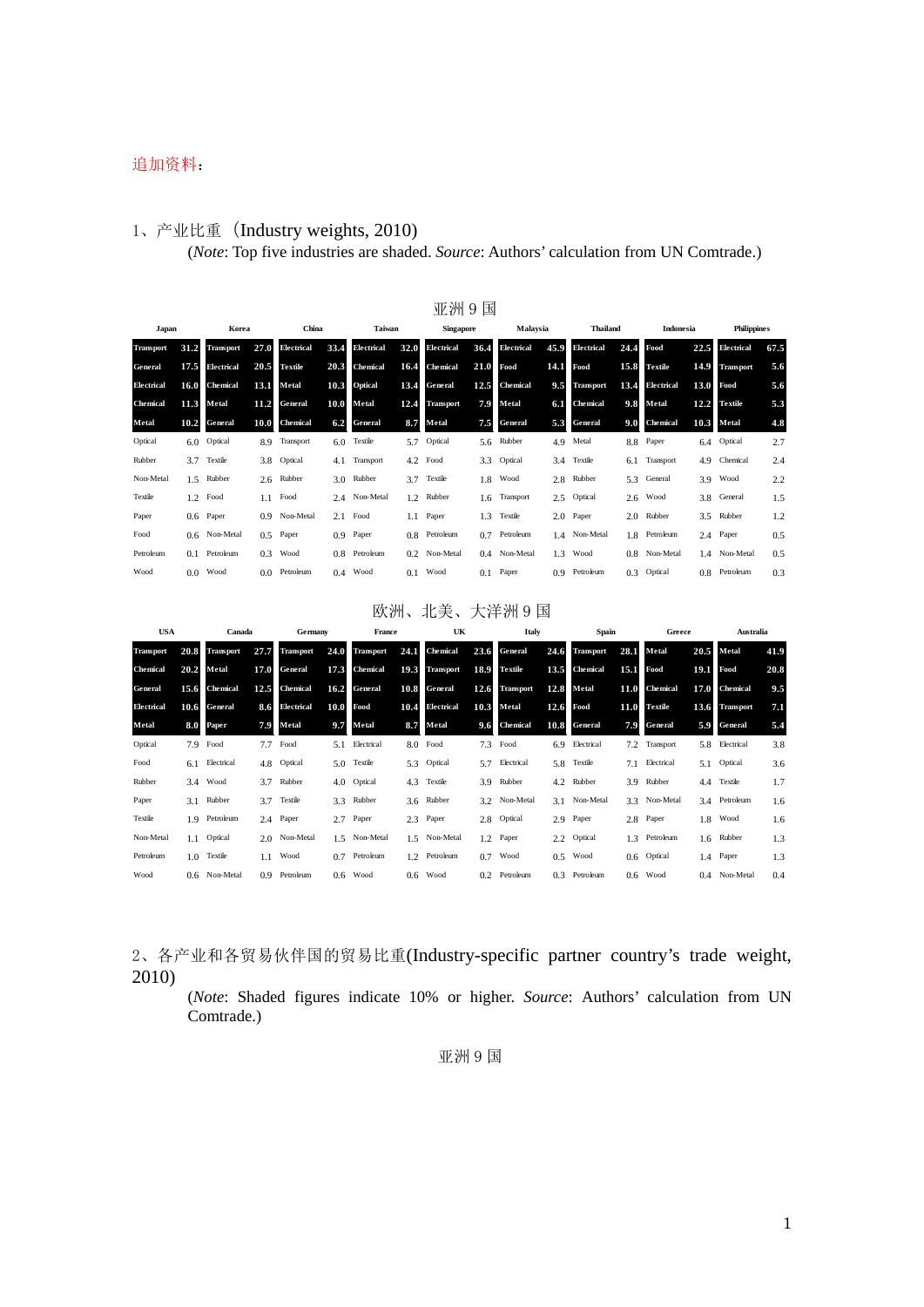## 日本

|            | <b>AUS</b> | <b>BEL</b> | CAN | <b>SWZ</b> | <b>CHN</b> | <b>GER</b> | <b>DEN</b> | <b>SPN</b> | <b>FIN</b> | <b>FRA</b> | <b>GRC</b> | <b>IDN</b> | <b>IND</b> | <b>IRE</b> | <b>ITA</b> | <b>JPN</b>               | <b>KOR</b> | MAL              | <b>NED</b> | <b>NOR</b> | <b>NZL</b> | PHL  | <b>RUS</b> | SGP | <b>SWE</b> | <b>THA</b> | <b>TWN</b> | UK  | <b>USA</b> | <b>WOR</b> |
|------------|------------|------------|-----|------------|------------|------------|------------|------------|------------|------------|------------|------------|------------|------------|------------|--------------------------|------------|------------------|------------|------------|------------|------|------------|-----|------------|------------|------------|-----|------------|------------|
| Food       | 1.9        | 0.5        | 1.7 | 0.2        | 15.5       | 0.9        | 0.1        | 0.4        | 0.1        | 1.1        | 0.0        | 1.4        | 0.1        | 0.1        | 0.3        |                          | 11.5       | 1.3              | 1.1        | 0.1        |            | 1.5  | 1.8        | 4.4 | 0.1        | 7.8        | 18.7       | 1.2 | 25.2       | 70.4       |
| Textile    | 0.5        | 0.6        | 0.5 | 0.3        | 59.5       | 1.9        | 0.2        | 0.4        | 0.1        | 1.5        | 0.1        | 1.5        | 0.6        | 0.1        | 2.2        | $\sim$                   | 6.8        | $1.6\phantom{0}$ | 0.3        | 0.0        | 0.1        | 1.1  | 0.2        | 1.5 | 0.1        | 3.9        | 4.6        | 1.0 | 8.9        | 74.0       |
| Wood       | 0.3        |            | 0.5 | 0.4        | 27.2       | 2.1        | 0.1        | 0.1        | 0.1        | 1.1        | 0.0        | 2.8        | 0.1        | 0.0        | 0.2        |                          | 15.4       | 1.5              | 1.1        | 0.0        | 0.1        | 16.6 | 0.7        | 0.6 | 0.1        | 3.1        | 5.2        | 1.8 | 17.6       | 91.8       |
| Paper      | 3.0        | 0.4        | 0.8 | 0.2        | 28.1       | 2.4        | 0.1        | 0.3        | 0.1        | 1.0        | 0.0        | 2.7        | 1.0        | 0.0        | 0.6        | $\sim$                   | 9.9        | 4.3              | 2.2        | 0.0        | 1.3        | 1.9  | 1.1        | 3.0 | 0.1        | 6.8        | 9.5        | 1.4 | 17.7       | 86.2       |
| Petroleum  | 0.5        | 0.0        | 0.0 | 0.0        | 13.1       | 0.4        | 0.0        | 2.2        | 0.0        | 1.9        |            | 1.1        | 11.9       |            | 1.2        |                          | 25.3       | 0.5              | 4.1        |            | 0.1        | 0.7  | 0.0        | 0.1 | 4.9        | 1.9        | 3.3        | 0.6 | 26.1       | 90.9       |
| Chemical   | 1.0        | 1.8        | 0.3 | 0.8        | 25.7       | 3.1        | 0.1        | 0.6        | 0.1        | 1.5        | 0.0        | 2.0        | 1.5        | 0.8        | 1.4        | $\overline{\phantom{a}}$ | 16.4       | 2.0              | 2.3        | 0.1        | 0.1        | 1.4  | 0.2        | 2.4 | 0.2        | 5.0        | 13.3       | 1.4 | 14.6       | 90.1       |
| Rubber     | 3.3        | 2.8        | 1.8 | 0.2        | 18.9       | 3.4        | 0.1        | 0.6        | 0.4        | 1.4        | 0.2        | 2.5        | 0.9        | 0.1        | 1.1        | $\overline{\phantom{a}}$ | 18.8       | 1.5              | 1.7        | 0.1        | 0.3        | 1.9  | 1.7        | 2.1 | 0.3        | 4.0        | 11.5       | 2.0 | 16.3       | 79.3       |
| Non-Metal  | 1.3        |            | 0.5 | 0.1        | 17.7       | 4.1        | 0.0        | 0.2        | 0.1        | 1.0        | 0.0        | 1.2        | 0.8        | 0.0        | 0.6        |                          | 24.5       | 2.6              | 2.9        | 0.1        | 0.1        | 2.9  | 0.3        | 2.4 | 0.1        | 4.1        | 18.7       | 1.0 | 11.5       | 88.0       |
| Metal      | 1.7        | 0.6        | 1.0 | 1.4        | 24.6       | 1.3        | 0.1        | 0.2        | 0.1        | 0.4        | 0.1        | 3.4        | 2.1        | 0.0        | 0.4        | $\overline{\phantom{a}}$ | 16.8       | 5.4              | 0.8        | 0.6        | 0.2        | 2.3  | 0.4        | 4.9 | 0.2        | 8.4        | 10.4       | 3.6 |            | 8.5 85.3   |
| General    | 2.1        | 1.9        | 1.3 | 0.2        | 21.4       | 3.6        | 0.1        | 0.8        | 0.3        | 1.9        | 0.2        | 2.7        | 2.4        | 0.2        | 1.5        | $\overline{\phantom{a}}$ | 10.4       | 2.2              | 3.2        | 0.1        | 0.3        | 1.3  | 1.4        | 3.4 | 0.3        | 5.4        | 9.7        | 2.1 | 19.7       | 83.1       |
| Electrical | 1.2        | 0.9        | 1.2 | 0.3        | 26.3       | 6.1        | 0.1        | 0.8        | 0.5        | 1.4        | 0.0        | 1.3        | 1.0        | 0.1        | 0.8        | $\sim$                   | 7.7        | 4.4              | 3.5        | 0.0        | 0.1        | 3.0  | 0.4        | 3.6 | 0.5        | 4.4        | 6.0        | 2.8 | 21.2       | 79.6       |
| Optical    | 0.9        | 1.6        | 1.1 | 0.6        | 22.8       | 9.4        | 0.2        | 0.6        | 0.1        | 1.2        | 0.1        | 0.8        | 1.2        | 0.1        | 1.0        | $\overline{\phantom{a}}$ | 10.3       | 1.8              | 3.6        | 0.1        | 0.1        | 1.8  | 0.4        | 2.2 | 0.4        | 3.3        | 8.4        | 2.5 | 23.4       | 84.7       |
| Transport  | 6.0        | 1.4        | 4.6 | 0.6        | 8.6        | 3.1        | 0.2        | 1.5        | 0.6        | 2.0        | 0.6        | 1.7        | 0.5        | 0.3        | 1.8        |                          | 1.7        | 1.9              | 2.1        | 0.5        | 0.8        | 0.8  | 5.6        | 2.3 | 0.4        | 3.2        | 1.5        | 4.3 | 41.5       | 69.7       |

## 中国

|            | <b>AUS</b> | <b>BEL</b> | CAN | SWZ CHN | <b>GER</b> | <b>DEN</b> | <b>SPN</b> | <b>FIN</b> | <b>FRA</b> | GRC | <b>IDN</b> | <b>IND</b> | <b>IRE</b> | <b>ITA</b> | <b>JPN</b> | <b>KOR</b> | <b>MAL</b> | <b>NED</b> | <b>NOR</b> | <b>NZL</b> | PHL | <b>RUS</b> | SGP  | <b>SWE</b> | THA | <b>TWN</b> | UK  |      | <b>USA WOR</b> |
|------------|------------|------------|-----|---------|------------|------------|------------|------------|------------|-----|------------|------------|------------|------------|------------|------------|------------|------------|------------|------------|-----|------------|------|------------|-----|------------|-----|------|----------------|
| Food       | 2.4        | 1.2        | 2.6 | 0.1     | 4.9        | 0.5        | 2.2        | 0.1        | 1.5        | 0.1 | 1.3        | 0.3        | 0.0        | 1.4        | 30.9       | 9.8        | 3.1        | 2.9        | 0.2        | 0.4        | 1.8 | 4.0        | 1.3  | 0.5        | 2.0 | 2.1        | 2.4 | 20.2 | 76.2           |
| Textile    | 2.6        | 1.7        | 3.3 | 1.0     | 6.2        | 0.9        | 2.9        | 0.5        | 3.3        | 0.4 | 1.2        | 1.5        | 0.3        | 4.1        | 17.4       | 4.2        | 1.7        | 2.6        | 0.5        | 0.4        | 0.8 | 6.6        | 1.9  | 0.7        | 0.8 | 0.6        | 4.9 | 27.2 | 64.8           |
| Wood       | 1.8        | 2.4        | 4.1 | 0.1     | 5.2        | 0.6        | 2.3        | 0.4        | 2.7        | 0.6 | 0.8        | 0.7        | 0.9        | 2.5        | 19.2       | 4.3        | 2.1        | 3.3        | 0.2        | 0.2        | 0.3 | 1.6        | 2.9  | 0.7        | 1.2 | 1.8        | 6.6 | 30.6 | 81.1           |
| Paper      | 5.6        | 1.2        | 2.1 | 0.1     | 3.1        | 0.4        | 1.4        | 0.3        | 2.3        | 0.6 | 1.5        | 4.1        | 0.2        | 2.0        | 12.3       | 4.3        | 2.8        | 2.2        | 0.2        | 0.8        | 1.5 | 2.1        | 1.9  | 0.5        | 2.2 | 4.1        | 7.2 | 33.2 | 64.6           |
| Petroleum  | 3.5        | 6.8        | 2.0 | 0.0     | 1.2        | 0.0        | 0.4        | 0.0        | 3.4        | 0.0 | 1.4        | 12.1       | 0.0        | 1.4        | 21.2       | 5.1        | 1.1        | 5.1        | 0.0        | 0.2        | 3.5 | 2.3        | 5.2  | 0.0        | 1.6 | 3.2        | 1.2 | 18.0 | 59.3           |
| Chemical   | 2.6        | 2.5        | 1.3 | 0.6     | 5.7        | 0.2        | 2.2        | 0.2        | 1.6        | 0.2 | 3.4        | 10.8       | 0.3        | 2.7        | 13.3       | 9.5        | 2.5        | 4.2        | 0.2        | 0.3        | 1.4 | 2.5        | 2.1  | 0.2        | 3.8 | 6.3        | 2.3 | 17.0 | 69.2           |
| Rubber     | 4.0        | 1.8        | 3.3 | 0.1     | 4.4        | 0.4        | 2.0        | 0.5        | 2.5        | 0.5 | 1.3        | 2.4        | 0.3        | 2.4        | 11.3       | 2.7        | 1.7        | 2.8        | 0.3        | 0.5        | 1.6 | 3.2        | 1.6  | 0.6        | 1.2 | 1.8        | 5.2 | 39.3 | 68.9           |
| Non-Metal  | 3.3        | 2.2        | 2.8 | 0.1     | 5.4        | 0.6        | 3.7        | 0.3        | 1.9        | 0.8 | 1.8        | 4.2        | 0.5        | 3.8        | 11.4       | 10.9       | 2.7        | 3.0        | 0.3        | 0.5        | 1.4 | 5.5        | 2.5  | 0.7        | 2.0 | 2.4        | 4.0 | 21.5 | 63.7           |
| Metal      | 2.9        | 2.9        | 2.7 | 0.1     | 3.9        | 0.4        | 2.5        | 0.5        | 1.4        | 0.6 | 2.7        | 5.5        | 0.1        | 3.8        | 8.7        | 15.8       | 2.1        | 3.9        | 0.3        | 0.3        | 1.2 | 3.3        | 3.2  | 0.5        | 2.5 | 3.6        | 3.4 | 21.2 | 67.3           |
| General    | 3.0        | 1.5        | 2.7 | 0.3     | 6.2        | 0.8        | 2.5        | 1.1        | 3.0        | 0.7 | 2.9        | 5.9        | 0.2        | 4.2        | 12.1       | 4.2        | 2.1        | 2.6        | 0.3        | 0.3        | 0.8 | 4.1        | 2.4  | 0.7        | 2.3 | 2.1        | 4.2 | 27.0 | 66.7           |
| Electrical | 2.1        | 0.7        | 1.8 | 0.2     | 7.9        | 0.3        | 1.9        | 1.2        | 3.0        | 0.2 | 1.1        | 3.2        | 0.8        | 1.7        | 9.8        | 5.7        | 2.2        | 7.8        | 0.1        | 0.2        | 0.6 | 1.6        | 3.8  | 0.5        | 1.4 | 2.7        | 3.8 | 33.8 | 64.8           |
| Optical    | 1.1        | 0.8        | 1.0 | 0.6     | 7.4        | 0.5        | 1.4        | 0.5        | 1.6        | 0.2 | 1.8        | 2.0        | 0.9        | 2.2        | 15.2       | 7.8        | 6.5        | 4.5        | 0.1        | 0.1        | 0.8 | 1.8        | 2.2  | 0.3        | 2.6 | 7.0        | 2.4 | 26.6 | 51.4           |
| Transport  | 2.4        | 1.0        | 2.6 | 1.0     | 10.1       | 2.6        | 0.7        | 0.3        | 3.5        | 1.7 | 2.0        | 1.8        | 0.2        | 3.2        | 10.3       | 5.3        | 1.9        | 3.2        | 1.2        | 0.2        | 0.8 | 3.9        | 11.0 | 0.4        | 1.0 | 1.8        | 4.2 | 21.7 | 61.2           |

## 韩国

|            | <b>AUS</b> | <b>BEL</b> | CAN | SWZ CHN |      | <b>GER</b> | <b>DEN</b> | <b>SPN</b> | <b>FIN</b> | <b>FRA</b> | GRC | <b>IDN</b> | <b>IND</b> | <b>IRE</b> | <b>ITA</b> | <b>JPN</b> | <b>KOR</b> | MAL NED |     | <b>NOR</b> | <b>NZL</b> | PHL | <b>RUS</b> | SGP | <b>SWE</b> | <b>THA</b> | <b>TWN</b> | UK  |      | <b>USA WOR</b> |
|------------|------------|------------|-----|---------|------|------------|------------|------------|------------|------------|-----|------------|------------|------------|------------|------------|------------|---------|-----|------------|------------|-----|------------|-----|------------|------------|------------|-----|------|----------------|
| Food       | 2.7        | 0.1        | 1.1 | 0.0     | 15.8 | 0.4        | 0.0        | 1.9        | 0.0        | 0.5        | 0.0 | 2.3        | 0.2        | $_{0.0}$   | 0.1        | 36.8       |            |         | 0.4 | 0.1        | 3.1        | 2.3 | 9.1        | 1.0 | 0.1        | 4.5        | 2.2        | 0.4 | 12.8 | 78.6           |
| Textile    | 1.0        | 0.6        | 1.2 | 0.1     | 38.6 | 2.2        | 0.1        | 1.1        | 0.7        | 1.8        | 0.2 | 12.2       | 1.2        | 0.0        | i.4        | 9.1        |            | 0.5     | 0.6 | 0.2        | 0.3        | 2.9 | 1.7        | 0.9 | 0.2        | 1.8        | 1.4        | 1.3 | 16.7 | 60.5           |
| Wood       | 2.1        | 1.0        | 0.7 | 0.1     | 21.6 | 1.3        | 0.0        | 0.8        | 0.1        | 0.4        | 0.1 | 3.8        | 2.9        | 0.0        | 2.3        | 32.5       |            | 0.2     | 0.2 | 0.1        | 0.2        | 4.7 | 9.3        | 1.1 | 0.6        | 0.4        | 0.6        | 0.5 | 12.3 | 71.9           |
| Paper      | 7.6        | 0.1        | 1.6 | 0.0     | 18.5 | 0.4        | 0.0        | 0.2        | 0.1        | 0.3        | 0.3 | 2.3        | 7.8        | 0.2        | 1.1        | 11.0       |            | 3.4     | 0.2 | 0.0        | 1.3        | 1.6 | 3.1        | 2.4 | 0.0        | 4.2        | 5.3        | 1.5 | 25.3 | 71.2           |
| Petroleum  | 0.4        | 0.1        | 0.3 | 0.0     | 78.7 | 0.1        |            | 0.0        | 0.0        | 0.1        | 0.0 | 0.2        | 0.4        |            | 0.0        | 13.0       |            | 0.5     | 0.2 | 0.1        | 0.2        | 1.0 | 0.8        | 0.5 | 0.0        | 0.2        | 1.7        | 0.2 |      | $1.6$ 95.8     |
| Chemical   | 1.3        | 1.2        | 0.5 | 0.1     | 53.7 | 1.2        | 0.0        | 0.6        | 0.1        | 0.4        | 0.1 | 3.1        | 3.5        | 0.1        | 1.1        | 7.9        |            | 1.7     | 0.7 | 0.0        | 0.3        | 1.5 | 2.2        | 1.5 | 0.1        | 2.8        | 7.4        | 0.6 | 6.2  | 77.9           |
| Rubber     | 3.2        | 0.9        | 2.4 | 0.3     | 22.5 | 3.7        | 0.3        | 2.0        | 0.5        | 1.3        | 0.4 | 1.6        | 1.5        | 0.2        | 2.2        | 13.6       |            | 1.2     | 2.7 | 0.3        | 0.5        | 1.2 | 2.8        | 1.4 | 0.8        | 1.3        | 3.0        | 3.3 | 24.5 | 75.2           |
| Non-Metal  | 1.9        | 0.7        | 1.1 | 0.3     | 17.8 | 2.7        | 0.0        | 0.7        | 0.1        | 0.7        | 0.3 | 2.5        | 1.5        | 0.0        | 2.0        | 22.8       |            | 1.9     | 0.5 | 0.3        | 0.3        | 1.2 | 1.3        | 2.1 | 0.2        | 1.3        | 18.8       | 1.0 | 16.0 | 80.6           |
| Metal      | 2.7        | 1.9        | 1.3 | 0.3     | 26.2 | 1.0        | 0.2        | 0.9        | 0.1        | 0.4        | 0.3 | 3.3        | 6.9        | 0.1        | 2.2        | 15.6       |            | 3.3     | 1.0 | 0.1        | 0.3        | 2.6 | 0.7        | 3.6 | 0.3        | 5.9        | 6.0        | 1.6 | 11.2 | 70.9           |
| General    | 1.8        | 1.8        | 1.9 | 0.1     | 29.4 | 3.3        | 0.4        | 1.0        | 0.6        | 1.0        | 0.3 | 1.8        | 4.9        | 0.1        | 1.7        | 9.4        |            | 1.3     | 2.4 | 0.1        | 0.3        | 1.5 | 3.0        | 1.9 | 0.3        | 2.6        | 3.0        | 1.8 | 22.4 | 71.4           |
| Electrical | 1.9        | 0.1        | 1.2 | 0.2     | 32.7 | 4.8        | 0.1        | 1.2        | 1.7        | 2.8        | 0.3 | 1.4        | 1.8        | 0.5        | 1.4        | 6.0        |            | 2.9     | 1.4 | 0.2        | 0.2        | 1.1 | 2.0        | 2.2 | 0.4        | 1.4        | 2.2        | 4.0 | 24.1 | 76.3           |
| Optical    | 0.1        | 0.2        | 0.2 | 0.1     | 63.7 | 2.9        | 0.0        | 3.3        | 0.1        | 0.7        | 0.0 | 0.7        | 0.5        | 0.0        | 0.3        | 8.6        |            | 2.6     | 0.3 | 0.0        | 0.0        | 0.2 | 0.7        | 0.6 | 0.0        | 1.3        | 3.2        | 1.0 |      | 8.4 69.5       |
| Transport  | 3.1        | 2.5        | 3.9 | 0.2     | 8.4  | 10.4       | 0.5        | 1.8        | 0.2        | 2.4        | 4.2 | 0.8        | 3.6        | 0.8        | 2.5        | 1.6        |            | 0.9     | 1.2 | 2.9        | 0.3        | 0.5 | 8.7        | 8.8 | 0.6        | 0.5        | 0.3        | 4.0 | 24.1 | 51.1           |

# 台湾

|            | <b>AUS</b> | <b>BEL</b> | CAN | SWZ CHN                  |      | <b>GER</b> | <b>DEN</b> | <b>SPN</b> | <b>FIN</b> | <b>FRA</b> | <b>GRC</b> | <b>IDN</b> | <b>IND</b> | <b>IRE</b> | <b>ITA</b> | <b>JPN</b> | <b>KOR</b> | MAL  | <b>NED</b> | <b>NOR</b> | <b>NZL</b> | PHL  | <b>RUS</b> | SGP | <b>SWE</b> | <b>THA</b> | <b>TWN</b> | UK  | <b>USA</b> | <b>WOR</b> |
|------------|------------|------------|-----|--------------------------|------|------------|------------|------------|------------|------------|------------|------------|------------|------------|------------|------------|------------|------|------------|------------|------------|------|------------|-----|------------|------------|------------|-----|------------|------------|
| Food       | 2.9        | 0.2        | 2.7 | 0.0                      | 7.0  | 0.8        | 0.1        | 0.2        | 0.0        | 0.3        | 0.4        | 0.8        | 0.2        | 0.0        | 0.2        | 31.8       | 6.0        | 3.0  | 0.6        | 0.3        | 0.3        | 1.9  | 0.7        | 4.9 | 0.0        | 16.4       |            | 0.6 | 17.5       | 82.2       |
| Textile    | 1.2        | 0.6        | 1.7 | 0.2                      | 43.0 | 2.3        | 0.2        | 0.8        | 0.1        | 1.0        | 0.1        | 4.4        | 1.6        | 0.1        | 1.3        | 4.8        | 1.4        | 2.0  | 0.6        | 0.3        | 0.3        | 1.9  | 0.5        | 1.2 | 0.4        | 4.2        |            | 2.0 | 21.9       | 59.6       |
| Wood       | 1.1        | 0.4        | 4.4 | 0.1                      | 9.9  | 5.1        | 0.2        | 0.5        | 0.1        | 2.0        | 0.2        | 0.1        | 0.1        | 0.7        | 2.5        | 21.4       | 0.5        | 1.6  | 1.2        | 0.2        | 0.1        | 0.3  | 0.3        | 2.0 | 0.4        | 1.2        |            | 5.0 | 37.3       | 85.6       |
| Paper      | 3.0        | 0.2        | 1.3 | 0.1                      | 35.7 | 1.5        | 0.1        | 0.6        | 0.1        | 0.9        | $_{0.1}$   | 4.3        | 1.0        | 0.2        | 0.4        | 7.5        | 3.6        | 11.2 | 0.8        | 0.1        | 0.5        | 3.3  | 0.8        | 3.6 | 0.1        | 3.7        |            | 2.2 | 12.8       | 76.0       |
| Petroleum  | 0.1        | 0.0        | 0.0 | $\overline{\phantom{a}}$ | 51.4 | 0.6        | 0.0        | 0.0        | 0.0        | 0.3        | 0.0        | 0.9        | 1.6        | 0.0        | 0.0        | 7.1        | 10.4       | 3.5  | 0.0        |            | 0.0        | 19.4 | 0.0        | 0.1 | 0.0        | 2.5        |            | 0.1 | 1.7        | 75.6       |
| Chemical   | 0.7        | 0.6        | 0.4 | 0.3                      | 64.6 | 1.5        | 0.1        | 0.4        | 0.0        | 0.5        | 0.1        | 2.1        | 3.0        | 0.1        | 0.8        | 6.6        | 4.0        | 2.4  | 0.4        | 0.0        | 0.2        | 1.1  | 0.3        | 2.0 | 0.1        | 3.3        |            | 0.6 | 4.0        | 78.7       |
| Rubber     | 3.7        | 0.5        | 2.8 | 0.2                      | 29.1 | 3.8        | 0.2        | 0.9        | 0.2        | 1.8        | 0.2        | 0.9        | 0.7        | 0.2        | 1.4        | 8.9        | 1.9        | 1.7  | 1.8        | 0.4        | 0.6        | 0.6  | 1.0        | 1.5 | 0.6        | 2.6        |            | 3.5 | 28.0       | 81.2       |
| Non-Metal  | 1.8        | 0.6        | 1.4 | 0.1                      | 36.7 | 3.0        | 0.1        | 1.2        | 0.2        | 1.7        | 0.2        | 0.8        | 0.7        | 0.1        | 1.5        | 16.8       | 5.0        | 2.5  | 0.5        | 0.1        | 0.4        | 0.5  | 0.3        | 3.2 | 0.3        | 1.2        |            | 1.8 | 17.4       | 81.5       |
| Metal      | 2.5        | 1.0        | 2.8 | 0.3                      | 33.6 | 3.5        | 0.5        | 1.0        | 0.3        | 1.3        | 0.3        | 1.3        | 1.1        | 0.1        | 2.5        | 5.5        | 3.6        | 3.1  | 1.2        | 0.4        | 0.6        | 1.1  | 0.8        | 2.7 | 0.8        | 4.2        |            | 3.0 | 20.8       | 82.1       |
| General    | 1.8        | 0.7        | 2.6 | 0.5                      | 32.6 | 4.0        | 0.5        | 1.1        | 0.4        | 1.5        | 0.3        | 2.8        | 2.9        | 0.1        | 2.3        | 6.5        | 2.3        | 3.8  | 1.4        | 0.3        | 0.2        | 0.6  | 1.2        | 2.3 | 0.7        | 4.1        |            | 2.3 | 20.4       | 79.5       |
| Electrical | 1.2        | 0.3        | 1.7 | 0.3                      | 26.2 | 6.0        | 0.4        | 1.9        | 0.4        | 3.7        | 0.1        | 0.4        | 1.0        | 0.8        | 1.3        | 5.8        | 3.2        | 6.8  | 2.5        | 0.6        | 0.2        | 4.1  | 0.8        | 3.4 | 0.4        | 2.4        |            | 3.3 | 20.7       | 76.5       |
| Optical    | 0.4        | 0.1        | 1.1 | 0.1                      | 74.2 | 1.4        | 0.0        | 0.2        | 0.0        | 0.4        | 0.0        | 0.1        | 0.2        | 0.1        | 0.3        | 2.5        | 1.0        | 0.4  | 0.3        | 0.1        | 0.1        | 0.2  | 0.8        | 0.5 | 0.1        | 0.2        |            | 4.0 | 11.3       | 93.4       |
| Transport  | 3.4        | 2.4        | 4.1 | 1.1                      | 3.9  | 8.6        | 1.2        | 2.6        | 0.5        | 3.6        | 0.6        | 0.8        | 0.3        | 0.1        | 4.4        | 8.1        | 2.4        | 0.6  | 4.3        | 1.1        | 0.6        | 0.7  | 0.9        | 1.1 | 1.2        | 1.3        |            | 6.7 | 33.7       | 84.9       |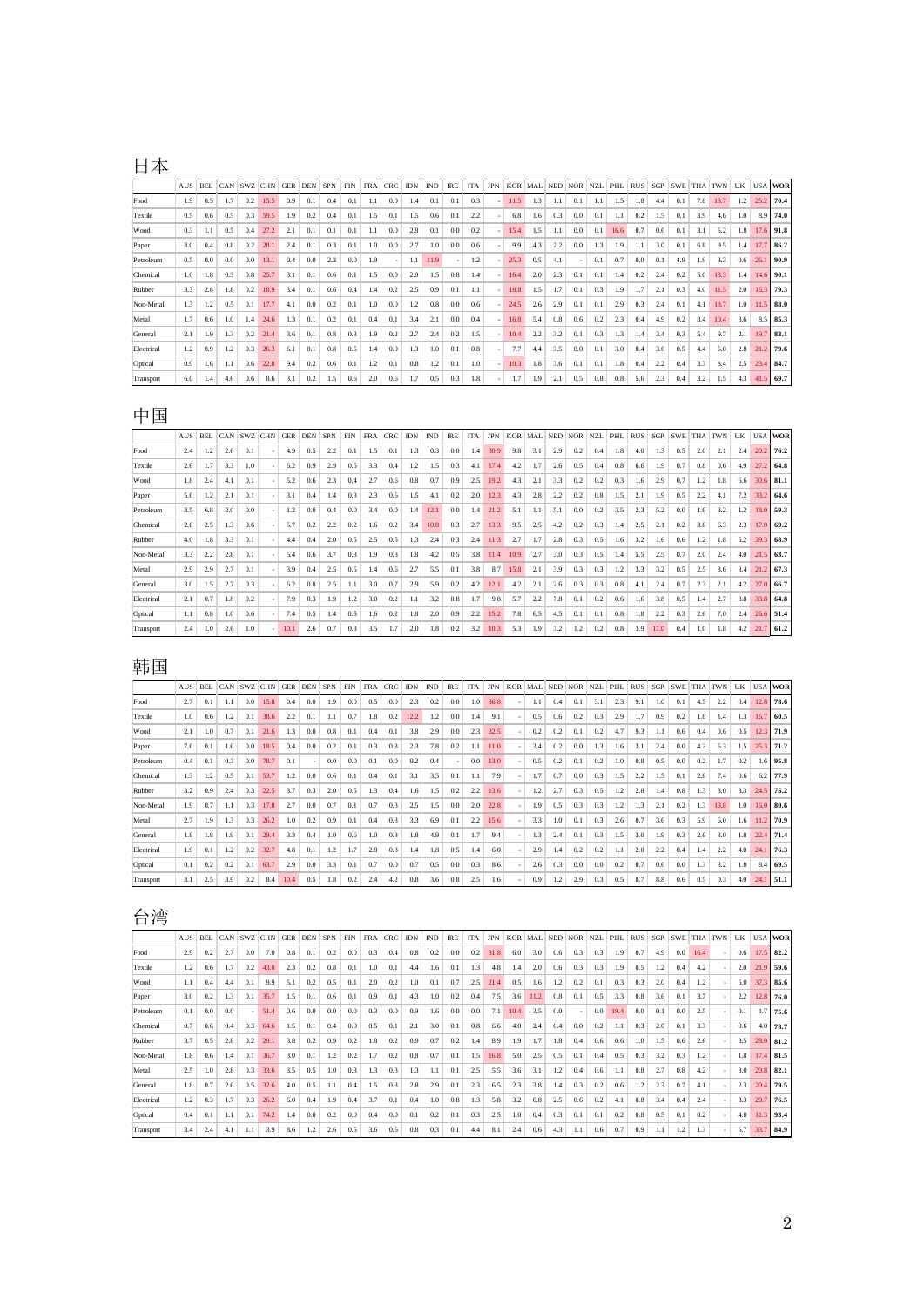## 新加坡

|            | <b>AUS</b> | <b>BEL</b> | CAN | <b>SWZ</b> | <b>CHN</b> | <b>GER</b> | DEN | <b>SPN</b> | <b>FIN</b>               | <b>FRA</b> | <b>GRC</b>               | <b>IDN</b> | <b>IND</b> | <b>IRE</b> | <b>ITA</b> | <b>JPN</b> | <b>KOR</b> | MAL  | <b>NED</b> | <b>NOR</b> | <b>NZL</b> | PHL     | <b>RUS</b> | SGP | <b>SWE</b> | <b>THA</b> | <b>TWN</b> | UK  |      | <b>USA WOR</b> |
|------------|------------|------------|-----|------------|------------|------------|-----|------------|--------------------------|------------|--------------------------|------------|------------|------------|------------|------------|------------|------|------------|------------|------------|---------|------------|-----|------------|------------|------------|-----|------|----------------|
| Food       | 6.3        | 0.3        | 0.5 | 0.1        | 14.4       | 0.1        | 0.0 | 0.2        | 0.1                      | 0.4        | 0.0                      | 11.7       | 1.3        | 0.1        | 0.4        | 18.1       | 2.4        | 16.8 | 0.5        | 0.0        | 1.0        | 5.5     | 0.5        |     | 0.0        | 7.6        | 5.9        | 1.2 |      | $4.4$ 70.5     |
| Textile    | 3.9        |            | 0.8 | 0.4        | 1.9        | 1.7        | 0.5 | 0.8        | 0.0                      | 1.1        | 0.4                      | 26.2       | 0.9        | 0.2        | 0.7        | 1.2        | 1.4        | 17.4 | 1.2        | 0.0        | 0.6        | 1.9     | 0.5        |     | 0.2        | 3.3        | 0.4        | 6.0 | 25.2 | 81.4           |
| Wood       | 13.4       | 5.1        | 0.4 | 0.0        | 6.8        | 5.9        | 1.9 | 0.1        | 1.0                      | 1.9        | 0.2                      | 18.0       | 1.5        | 0.0        | 3.5        | 3.8        | 1.6        | 19.1 | 3.9        | 0.1        | 0.8        | 1.4     | 0.1        |     | 0.8        | 2.6        | 0.9        | 1.1 | 4.3  | 67.9           |
| Paper      | 7.2        | 0.2        | 0.7 | 0.2        | 4.1        | 1.4        | 0.1 | 0.3        | 0.1                      | 1.4        | 0.1                      | 10.5       | 10.3       | 0.1        | 0.3        | 4.9        | 4.6        | 19.2 | 0.9        | 0.1        | 1.7        | 3.5     | 0.0        |     | 0.1        | 9.5        | 3.8        | 6.0 | 8.7  | 81.4           |
| Petroleum  | 2.9        | 0.0        | 0.0 | 0.0        | 22.3       | 0.0        | 0.0 | 0.0        | $\overline{\phantom{a}}$ | 0.3        | $\overline{\phantom{a}}$ | 24.2       | 1.7        |            | 0.0        | 0.1        | 0.1        | 43.7 | 0.0        | 0.0        | 1.7        | 1.5     | 0.0        |     | ٠          | 1.1        | 0.0        | 0.0 | 0.2  | 81.9           |
| Chemical   | 2.3        | 5.0        | 4.8 | 0.1        | 13.1       | 0.4        | 0.0 | 0.5        | 0.0                      | 4.4        | 0.0                      | 10.3       | 5.0        | 0.1        | 0.4        | 4.6        | 4.2        | 10.3 | 4.8        | 0.0        | 0.4        | 2.3     | 0.0        |     | 0.0        | 6.6        | 4.6        | 6.4 | 9.2  | 85.2           |
| Rubber     | 3.5        | 1.3        | 0.3 | 0.1        | 9.1        | 1.6        | 0.0 | 0.4        | 0.1                      | 1.1        | 0.1                      | 19.2       | 3.7        | 0.3        | 0.5        | 7.3        | 1.9        | 23.7 | 4.7        | 0.0        | 0.5        | 3.3     | 0.3        |     | 0.1        | 7.4        | 2.2        | 1.9 | 5.5  | 81.7           |
| Non-Metal  | 20.6       | 0.1        | 0.1 | 0.1        | 3.5        | 0.3        | 0.0 | 0.0        | 0.0                      | 0.2        | 0.0                      | 13.8       | 3.8        | 0.0        | 0.1        | 3.3        | 20.1       | 20.7 | 0.7        | 0.0        | 0.3        | 4.2     | 0.4        |     | 0.0        | 2.6        | 2.9        | 0.2 | 1.8  | 88.4           |
| Metal      | 11.3       | 0.2        | 0.1 | 2.9        | 10.2       | 0.6        | 0.0 | 0.2        | 0.0                      | 0.2        | 0.0                      | 21.4       | 5.0        | 0.1        | 0.4        | 4.2        | 2.1        | 22.8 | 2.3        | 0.1        | 0.4        | 1.9     | 0.1        |     | 0.0        | 6.1        | 4.1        | 0.7 | 2.4  | 83.8           |
| General    | 4.2        | 0.6        | 0.3 | 0.2        | 13.3       | 1.3        | 0.0 | 0.2        | 0.1                      | 0.4        | 0.1                      | 28.2       | 6.3        | 0.1        | 0.3        | 3.4        | 3.2        | 17.4 | 1.2        | 0.1        | 0.5        | 2.2     | 0.6        |     | 0.1        | 5.8        | 2.9        | 1.1 | 6.1  | 77.6           |
| Electrical | 2.3        | 0.3        | 0.4 | 0.3        | 10.1       | 4.0        | 0.1 | 0.1        | 0.2                      | 1.0        | 0.0                      | 14.8       | 4.5        | 1.1        | 0.1        | 6.7        | 2.9        | 17.9 | 1.5        | 0.0        | 0.4        | 3.6     | 0.3        |     | 0.1        | 6.0        | 3.7        | 2.1 | 15.5 | 78.6           |
| Optical    | 2.6        | 1.5        | 0.9 | 2.6        | 8.6        | 5.7        | 0.0 | 0.3        | 0.1                      | 1.6        | 0.0                      | 11.4       | 5.2        | 0.2        | 0.3        | 8.9        | 4.2        | 12.6 | 2.5        | 0.1        | 0.4        | $1.6\,$ | 0.3        |     | 0.1        | 5.0        | 4.0        | 1.6 | 17.5 | 85.7           |
| Transport  | 8.2        | 0.5        | 0.9 | 0.2        | 10.5       | 2.8        | 0.1 | 0.8        | 0.0                      | 2.3        | 0.0                      | 13.1       | 4.6        | 0.1        | 0.3        | 5.2        | 7.0        | 8.5  | 1.8        | 0.0        | 1.3        | 1.3     | 0.7        |     | 0.1        | 4.7        | 3.5        | 6.1 | 15.3 | 75.3           |

### 马来西亚

|            | <b>AUS</b> | <b>BEL</b> | CAN | <b>SWZ</b> | <b>CHN</b> | <b>GER</b> | <b>DEN</b> | <b>SPN</b> | <b>FIN</b> | <b>FRA</b> | <b>GRC</b> | <b>IDN</b> | <b>IND</b> | <b>IRE</b> | <b>ITA</b> | <b>JPN</b> | <b>KOR</b> | MAL | <b>NED</b> | <b>NOR</b> | <b>NZL</b> | PHL | <b>RUS</b> | SGP  | <b>SWE</b>               | <b>THA</b> | <b>TWN</b> | UK  | USA  | <b>WOR</b> |
|------------|------------|------------|-----|------------|------------|------------|------------|------------|------------|------------|------------|------------|------------|------------|------------|------------|------------|-----|------------|------------|------------|-----|------------|------|--------------------------|------------|------------|-----|------|------------|
| Food       | 3.0        | 0.2        | 0.5 | 0.1        | 29.6       | LI         | 0.6        | 0.5        | 0.5        | 0.6        | 0.2        | 4.0        | 5.2        | 0.0        | .4         | 6.5        | 2.5        |     | 9.9        | 0.0        | 0.9        | 2.5 | 2.6        | 10.0 | 0.5                      | 3.3        | 1.8        | 0.8 | 11.1 | 64.9       |
| Textile    | 1.7        | 2.9        | 1.5 | 0.3        | 4.0        | 4.5        | 0.5        | 1.2        | 0.1        | 2.1        | 0.4        | 5.5        | 1.3        | 0.3        | 2.7        | 9.2        | 1.0        |     | 1.6        | 0.1        | 0.3        | 1.6 | 0.1        | 11.1 | 0.4                      | 3.1        | $1.6\,$    | 5.1 | 36.1 | 72.2       |
| Wood       | 3.7        | 1.9        | 0.3 | 0.0        | 4.3        | 2.1        | 0.5        | 0.2        | 0.0        | 1.0        | 0.2        | 1.6        | 1.2        | 0.1        | 1.1        | 33.4       | 10.5       |     | 5.8        | 0.1        | 0.1        | 2.1 | 0.1        | 4.8  | 0.1                      | 5.9        | 7.2        | 5.1 | 6.4  | 80.7       |
| Paper      | 7.1        | 0.6        | 0.5 | 0.0        | 4.1        | 3.8        | 0.2        | 0.6        | 0.1        | 1.4        | 0.2        | 5.9        | 2.8        | 0.3        | 0.2        | 5.6        | 2.4        |     | 1.4        | 0.0        | 1.7        | 4.1 | 0.0        | 31.6 | 0.2                      | 9.5        | 2.0        | 4.5 | 9.3  | 77.8       |
| Petroleum  | 0.4        | 0.0        | 0.0 |            | 1.7        | 1.1        |            | 0.0        |            | 0.3        |            | 2.6        | 14.6       |            | 0.0        | 10.9       | 19.5       |     | 0.9        | 0.0        | 0.2        | 8.0 |            | 35.0 | $\overline{\phantom{a}}$ | 2.8        | 0.4        | 0.0 | 1.4  | 88.6       |
| Chemical   | 2.8        | 0.7        | 0.2 | 0.1        | 17.5       | 1.6        | 0.4        | 0.9        | 0.0        | 0.5        | 0.1        | 10.2       | 7.6        | 0.1        | 0.5        | 7.1        | 5.2        |     | 5.0        | 0.0        | 0.5        | 3.2 | 0.3        | 11.8 | 0.4                      | 12.3       | 4.9        | 0.9 | 5.4  | 77.9       |
| Rubber     | 4.6        |            | 1.2 | 0.3        | 15.7       | 5.0        | 0.3        | 1.8        | 0.2        | 2.3        | 0.4        | 2.9        | 1.0        | 0.3        | 2.5        | 9.9        | 1.6        |     | 1.7        | 0.1        | 0.6        | 1.9 | 1.2        | 11.5 | 0.3                      | 4.2        | 1.2        | 6.9 | 19.3 | 82.8       |
| Non-Metal  | 4.7        | 0.8        | 0.5 | 0.1        | 4.8        | 2.0        | 0.1        | 0.3        | 0.0        | 1.3        | 0.0        | 11.5       | 1.4        | 0.0        | 0.5        | 19.5       | 9.6        |     | 1.0        | 0.1        | 0.6        | 2.3 | 0.2        | 25.3 | 0.1                      | 4.4        | 4.4        | 1.4 | 3.0  | 84.2       |
| Metal      | 8.5        | 0.6        | 0.6 | 0.3        | 6.9        | 2.1        | 0.1        | 1.2        | 0.2        | 0.5        | 0.1        | 7.4        | 4.5        | 0.1        | 1.2        | 6.8        | 4.3        |     | 1.1        | 0.4        | 1.0        | 2.4 | 0.2        | 27.4 | 0.2                      | 11.3       | 4.2        | 1.1 | 5.5  | 78.2       |
| General    | 4.3        | 0.5        | 0.9 | 0.4        | 7.1        | 3.7        | 0.2        | 1.3        | 1.0        | 2.3        | 0.3        | 7.9        | 3.1        | 0.3        | 1.6        | 5.5        | 1.6        |     | 1.7        | 0.4        | 0.5        | 2.0 | 0.7        | 21.2 | 1.4                      | 8.7        | 2.4        | 3.3 | 15.8 | 79.4       |
| Electrical | 3.6        | 0.4        | 0.8 | 0.1        | 10.0       | 4.9        | 0.1        | 0.5        | 0.5        | 1.4        | 0.1        | 1.0        | 2.1        | 0.5        | 0.5        | 8.5        | 1.9        |     | 6.3        | 0.0        | 0.4        | 0.9 | 0.5        | 16.5 | 0.2                      | 6.0        | 2.4        | 1.8 | 28.0 | 85.4       |
| Optical    | 1.8        | 0.5        | 1.3 | 0.7        | 7.6        | 6.0        | 0.3        | 0.3        | 0.4        | 0.4        | 0.0        | 1.6        | 1.3        | 0.0        | 0.6        | 16.8       | 2.7        |     | 8.4        | 0.1        | 0.1        | 0.8 | 0.1        | 13.8 | 0.1                      | 7.8        | 2.4        | 1.2 | 22.9 | 91.7       |
| Transport  | 3.2        | 0.4        | 0.4 | 0.2        | 3.6        | 3.8        | 0.2        | 0.4        | 0.0        | 1.2        | 0.3        | 10.7       | 2.9        | 0.1        | 0.9        | 5.1        | 0.5        |     | 1.3        | 0.1        | 0.3        | 1.1 | 0.1        | 28.9 | 0.3                      | 9.9        | 5.9        | 8.7 | 9.3  | 80.2       |

## 泰国

|            | <b>AUS</b> | <b>BEL</b> | CAN | SWZ CHN |      | <b>GER</b> | <b>DEN</b> | <b>SPN</b> | <b>FIN</b> | <b>FRA</b> | GRC                      | <b>IDN</b> | <b>IND</b> | <b>IRE</b>               | <b>ITA</b> | <b>JPN</b> | <b>KOR</b> | MAL NED |     | <b>NOR</b> | <b>NZL</b> | PHL     | <b>RUS</b> | SGP  | <b>SWE</b> | <b>THA</b> | <b>TWN</b> | UK  |      | <b>USA WOR</b> |
|------------|------------|------------|-----|---------|------|------------|------------|------------|------------|------------|--------------------------|------------|------------|--------------------------|------------|------------|------------|---------|-----|------------|------------|---------|------------|------|------------|------------|------------|-----|------|----------------|
| Food       | 3.8        | 0.9        | 3.5 | 0.4     | 4.4  | 2.5        | 0.3        |            | 0.4        | 2.0        | 0.1                      | 4.8        | 0.9        | 0.3                      | 2.2        | 22.2       | 2.1        | 5.0     | 3.4 | 0.3        | 0.6        | 3.3     | 1.4        | 3.1  | 0.8        |            | 2.6        | 5.8 | 21.8 | 69.4           |
| Textile    | 2.0        | 3.1        | 1.6 | 1.0     | 5.1  | 4.3        | 2.4        | 2.6        | 0.2        | 4.4        | 0.3                      | 2.2        | 1.9        | 0.2                      | 2.7        | 9.0        | 1.6        | 2.3     | 3.9 | 0.3        | 0.3        | 1.1     | 0.6        | 2.4  | 0.7        |            | 1.3        | 6.1 | 36.2 | 72.4           |
| Wood       | 1.5        | 1.0        | 1.0 | 1.7     | 32.5 | 2.1        | 1.0        | 0.6        | 0.5        | 1.1        | 0.2                      | 2.6        | 2.0        | 0.1                      | 1.2        | 10.1       | 8.6        | 10.7    | 1.3 | 0.3        | 0.1        | 0.5     | 0.3        | 0.5  | 0.3        |            | 3.7        | 3.4 | 11.1 | 87.9           |
| Paper      | 6.3        | 4.3        | 0.3 | 0.1     | 12.7 | 0.8        | 1.2        | 0.3        | 0.1        | 1.3        | 0.1                      | 7.3        | 1.7        | 0.0                      | 0.4        | 17.3       | 9.2        | 10.6    | 1.0 | 0.1        | 0.6        | 3.8     | 0.2        | 6.9  | 0.1        |            | 7.2        | 1.0 | 5.2  | 44.9           |
| Petroleum  | 17.6       | 0.0        | 3.5 | 0.0     | 36.2 | 1.7        |            | 0.0        |            | 0.4        | $\overline{\phantom{a}}$ | 8.4        | 1.2        | $\overline{\phantom{a}}$ | 0.0        | 0.1        | 3.5        | 17.6    | 0.2 |            | 0.0        | 2.6     |            | 0.4  |            |            | 4.9        | 0.2 | 1.7  | 67.4           |
| Chemical   | 4.6        | 1.2        | 0.3 | 0.3     | 28.0 | 1.1        | 0.0        | 1.0        | 0.1        | 0.4        | 0.2                      | 9.5        | 7.0        | 0.0                      | 1.4        | 9.8        | 2.6        | 10.6    | 1.2 | 0.0        | 1.2        | 4.3     | 0.4        | 6.0  | 0.1        |            | 3.8        | 1.1 |      | $3.8$ 68.6     |
| Rubber     | 5.5        | 2.4        | 1.0 | 0.2     | 12.7 | 3.8        | 0.2        | 0.9        | 0.4        | 2.2        | 0.2                      | 4.9        | 1.9        | 0.1                      | 1.5        | 15.6       | 1.3        | 7.5     | 2.0 | 0.1        | 0.8        | 2.9     | 0.5        | 2.6  | 0.3        |            | 1.6        | 3.3 | 23.4 | 75.3           |
| Non-Metal  | 6.4        | 1.0        | 0.9 | 0.8     | 3.5  | 2.0        | 0.2        | 1.9        | 0.8        | 2.5        | 0.1                      | 3.4        | 2.7        | 0.2                      | 2.0        | 33.9       | 3.3        | 4.8     | 0.8 | 0.4        | 1.1        | 2.6     | 0.2        | 6.3  | 0.7        |            | 1.9        | 3.6 | 12.5 | 58.5           |
| Metal      | 22.4       | 0.6        | 0.7 | 14.9    | 2.8  | 1.2        | 0.1        | 0.4        | 0.0        | 0.6        | 0.1                      | 4.0        | 4.1        | 0.1                      | 1.5        | 15.4       | 1.4        | 6.1     | 1.0 | 0.1        | 0.5        | 1.8     | 0.2        | 5.8  | 0.1        |            | 2.1        | 1.4 | 10.6 | 74.3           |
| General    | 7.8        | 2.3        | 0.6 | 0.2     | 4.0  | 3.6        | 0.1        | 2.5        | 1.2        | 1.8        | 0.7                      | 7.6        | 3.7        | 0.2                      | 2.8        | 21.1       | 1.8        | 6.0     | 1.3 | 0.2        | 1.0        | 2.2     | 0.6        | 11.3 | 0.8        |            | 2.7        | 2.2 |      | $9.6$ 72.6     |
| Electrical | 1.4        | 0.9        | 0.6 | 0.4     | 22.9 | 2.9        | 0.3        | 0.5        | 0.7        | 0.9        | 0.1                      | 1.1        | 1.8        | 1.3                      | 0.5        | 12.9       | 2.3        | 6.8     | 6.3 | 0.0        | 0.2        | 1.3     | 0.2        | 7.7  | 0.5        |            | 2.1        | 1.4 | 21.9 | 79.1           |
| Optical    | 1.0        | 0.6        | 0.8 | 7.7     | 6.9  | 4.9        | 0.8        | 1.0        | 0.2        | 3.3        | 0.0                      | 1.4        | 0.7        | 0.3                      | .4         | 31.3       | 1.1        | 2.5     | 4.9 | 0.1        | 0.1        | $1.6\,$ | 0.2        | 5.4  | 1.2        |            | 0.7        | 2.8 | 17.3 | 85.7           |
| Transport  | 22.0       | 0.9        | 0.5 | 0.9     | 0.9  | 1.6        | 0.2        | 0.7        | 0.2        | 1.4        | 1.0                      | 13.5       | 2.9        | 0.1                      | $1.2\,$    | 9.5        | 1.0        | 9.9     | 1.1 | 0.3        | 1.4        | 7.0     | 1.3        | 8.9  | 0.4        |            | 0.7        | 4.1 | 6.1  | 64.9           |

## 印度尼西亚

|            | <b>AUS</b> | <b>BEL</b> | CAN                      | <b>SWZ</b> | <b>CHN</b> | <b>GER</b> | <b>DEN</b> | <b>SPN</b>               | <b>FIN</b> | <b>FRA</b> | <b>GRC</b> | <b>IDN</b> | <b>IND</b> | <b>IRE</b> | <b>ITA</b>               | <b>JPN</b> | <b>KOR</b> | MAL  | <b>NED</b> | <b>NOR</b> | <b>NZL</b> | PHL | <b>RUS</b> | SGP  | <b>SWE</b>               | <b>THA</b> | <b>TWN</b> | UK            |      | <b>USA WOR</b> |
|------------|------------|------------|--------------------------|------------|------------|------------|------------|--------------------------|------------|------------|------------|------------|------------|------------|--------------------------|------------|------------|------|------------|------------|------------|-----|------------|------|--------------------------|------------|------------|---------------|------|----------------|
| Food       | 1.0        | 0.8        | 0.2                      | 0.0        | 15.6       | 3.3        | 0.2        | 1.6                      | 0.1        | 0.6        | 0.4        |            | 26.6       | 0.0        | 2.8                      | 4.8        | 1.4        | 8.9  | 11.9       | 0.0        | 0.5        | 1.2 | 1.1        | 5.2  | 0.1                      | 1.2        | 0.6        | 0.7           | 9.1  | 75.3           |
| Textile    | 1.2        | 4.3        | 1.7                      | 0.2        | 2.5        | 8.1        | 0.5        | 1.6                      | 0.1        | 2.0        | 0.3        |            | 0.6        | 0.2        | 3.5                      | 6.2        | 3.3        | 2.7  | 3.0        | 0.1        | 0.2        | 0.8 | 0.6        | 2.0  | 0.3                      | 1.1        | 0.8        | 5.7           | 46.3 | 81.0           |
| Wood       | 6.7        | 3.3        | 0.7                      | 0.0        | 6.9        | 6.3        | 0.6        | 0.9                      | 0.2        | 2.6        | 0.2        |            | 0.4        | 0.2        | 2.0                      | 30.0       | 6.5        | 1.4  | 6.1        | 0.4        | 0.5        | 0.1 | 0.2        | 1.8  | 0.3                      | 0.3        | 5.1        | 3.9           | 12.4 | 83.0           |
| Paper      | 5.3        | 1.4        | 1.7                      | 0.0        | 23.4       | 0.5        | 0.1        | 0.9                      | 0.1        | 0.8        | 0.9        |            | 4.4        | 0.1        | 2.6                      | 13.1       | 8.6        | 9.0  | 0.9        | 0.0        | 0.9        | 2.5 | 0.5        | 4.2  | 0.1                      | 3.0        | 4.0        | $1.2^{\circ}$ | 9.8  | 68.7           |
| Petroleum  | 0.3        | 0.0        | $\overline{\phantom{0}}$ |            | 9.6        | 0.0        |            | $\overline{\phantom{a}}$ | 0.0        | 0.0        | 0.0        |            | 4.1        |            | $\overline{\phantom{a}}$ | 52.1       | 17.2       | 4.0  | 0.0        |            | 0.0        | 0.1 | 0.0        | 8.4  | $\overline{\phantom{a}}$ | 3.0        | 1.0        | 0.0           | 0.0  | 99.9           |
| Chemical   | 2.4        | 1.5        | 0.3                      | 0.2        | 15.0       | 1.4        | 0.1        | 2.1                      | 0.1        | 0.4        | 0.1        |            | 8.0        | 0.0        | 1.6                      | 8.5        | 7.8        | 10.1 | 4.1        | 0.1        | 0.3        | 3.7 | 0.3        | 8.4  | 0.1                      | 8.4        | 5.3        | 0.7           | 8.8  | 77.2           |
| Rubber     | 3.7        | 2.0        | 0.9                      | 0.1        | 4.5        | 4.3        | 0.2        | 1.2                      | 0.2        | 1.4        | 0.4        |            | 0.6        | 0.2        | 2.5                      | 25.7       | 1.4        | 4.9  | 2.1        | 0.1        | 0.6        | 3.0 | 0.4        | 7.4  | 0.3                      | 3.9        | 2.1        | 3.9           | 22.2 | 79.8           |
| Non-Metal  | 10.2       | 1.4        | 1.1                      | 0.1        | 3.4        | 1.7        | 0.1        | 2.2                      | 0.2        | 2.4        | 0.4        |            | 4.0        | 0.1        | 1.7                      | 14.6       | 8.0        | 10.0 | 1.0        | 0.2        | 1.7        | 4.0 | 0.6        | 4.3  | 0.4                      | 5.3        | 3.6        | 3.3           | 13.8 | 64.8           |
| Metal      | 4.8        | 0.3        | 0.3                      | 1.7        | 4.4        | 0.4        | 0.0        | 0.1                      | 0.1        | 0.1        | 0.0        |            | 0.6        | 0.0        | 0.2                      | 29.3       | 4.3        | 10.8 | 1.0        | 0.0        | 0.1        | 1.9 | 0.0        | 27.1 | 0.0                      | 6.0        | 2.3        | 0.3           | 3.8  | 90.9           |
| General    | 4.2        | 0.6        | 0.3                      | 0.1        | 4.2        | 2.9        | 0.0        | 0.1                      | 0.8        | 0.5        | 0.3        |            | 1.9        | 0.0        | 0.8                      | 20.2       | 1.9        | 5.8  | 8.3        | 0.0        | 0.3        | 2.7 | 0.2        | 22.0 | 0.1                      | 8.1        | 1.1        | 1.3           | 11.3 | 87.5           |
| Electrical | 2.6        | 2.0        | 0.5                      | 0.1        | 5.2        | 2.6        | 0.1        | 0.7                      | 0.2        | 2.5        | 0.2        |            | 1.3        | 0.1        | 0.7                      | 15.5       | 2.7        | 4.1  | 2.9        | 0.0        | 0.5        | 2.4 | 0.3        | 33.6 | 0.3                      | 3.1        | 0.9        | 2.0           | 13.1 | 82.0           |
| Optical    | 1.0        | 0.1        | 0.5                      | 0.1        | 1.0        | 5.7        | 0.1        | 0.1                      | 0.1        | 3.7        | 0.0        |            | 1.7        | 0.3        | 0.1                      | 6.7        | 0.4        | 2.2  | 0.4        | 0.5        | 0.2        | 1.7 | 0.1        | 60.6 | 0.0                      | 1.2        | 0.8        | 1.1           | 9.8  | 91.1           |
| Transport  | 4.0        | 0.9        | 0.4                      | 0.0        | 4.5        | 1.5        | 0.3        | 0.3                      | 0.3        | 0.1        | 0.1        |            | 1.6        | 0.0        | $0.1\,$                  | 13.0       | 0.3        | 13.1 | 0.5        | 0.2        | 0.1        | 8.0 | 0.1        | 25.0 | 0.3                      | 14.5       | 2.1        | 3.5           |      | 4.4 74.5       |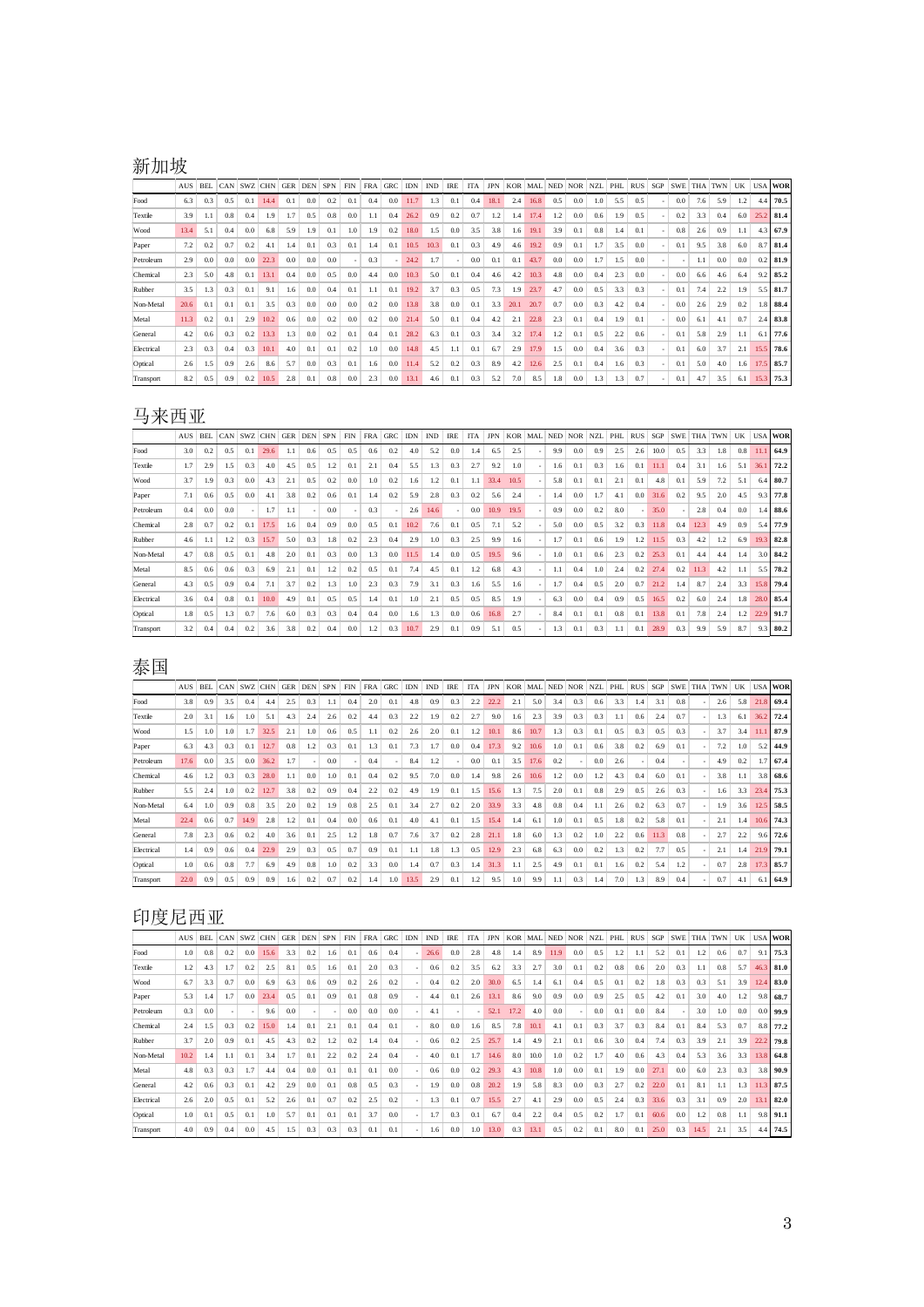## 菲律宾

|            | <b>AUS</b> | <b>BEL</b> | CAN                      | <b>SWZ</b> | <b>CHN</b> | <b>GER</b>    | <b>DEN</b> | <b>SPN</b> | <b>FIN</b> | <b>FRA</b> | <b>GRC</b>               | <b>IDN</b> | <b>IND</b> | <b>IRE</b> | <b>ITA</b> | <b>JPN</b>               | <b>KOR</b> | MAL  | <b>NED</b> | <b>NOR</b> | <b>NZL</b> | PHL                      | <b>RUS</b> | <b>SGP</b> | <b>SWE</b> | <b>THA</b> | <b>TWN</b> | UK  |      | <b>USA WOR</b> |
|------------|------------|------------|--------------------------|------------|------------|---------------|------------|------------|------------|------------|--------------------------|------------|------------|------------|------------|--------------------------|------------|------|------------|------------|------------|--------------------------|------------|------------|------------|------------|------------|-----|------|----------------|
| Food       | 0.9        | 0.4        | 2.1                      | 0.2        | 1.8        | 3.0           | 0.1        | 1.6        | 0.2        | 1.0        | 0.1                      | 3.9        | 0.2        | 0.1        | 2.2        | 9.2                      | 4.9        | 4.0  | 14.6       | 0.1        | 0.2        | $\overline{\phantom{a}}$ | 0.2        | 2.5        | 0.2        | 6.0        | 1.8        | 2.0 | 36.6 | 88.4           |
| Textile    | 0.6        | 0.4        | 2.3                      | 0.0        | 0.9        | 1.5           | 0.2        | 1.3        | 0.0        | 2.0        | 0.1                      | 0.2        | 0.1        | 0.1        | í.5        | 5.9                      | 1.0        | 4.0  | 1.6        | 0.0        | 0.1        | $\overline{\phantom{a}}$ | 0.2        | 0.4        | 0.0        | 0.4        | 0.9        | 2.5 | 71.8 | 90.1           |
| Wood       | 0.4        | 0.6        | 0.2                      | 0.0        | 0.8        | 0.2           | 0.0        | 0.1        | 0.0        | 0.3        | 0.0                      | 0.0        | 0.0        | 0.0        | 0.4        | 90.0                     | 0.1        | 0.1  | 0.2        | 0.0        | 0.0        | ÷,                       | 0.1        | 0.4        | 0.0        | 0.0        | 0.4        | 0.5 | 5.0  | 98.9           |
| Paper      | 2.7        | 0.1        | 0.2                      | 0.0        | 2.5        | 0.8           | 0.0        | 0.1        | 0.1        | 2.8        | 0.0                      | 1.7        | 14.5       | 0.1        | 0.2        | 11.9                     | 4.3        | 8.5  | 10.6       | 0.0        | 0.0        | ٠                        | 0.0        | 7.6        | 0.4        | 9.4        | 6.7        | 6.3 | 8.2  | 76.3           |
| Petroleum  | 1.0        |            | $\overline{\phantom{0}}$ |            | 10.9       |               |            |            |            |            | $\overline{\phantom{a}}$ | 4.2        | 0.2        |            | ۰          | $\overline{\phantom{a}}$ | 0.5        | 57.5 | 0.0        |            |            | $\overline{\phantom{a}}$ |            | 6.6        | ٠          | 0.0        | 19.0       |     |      | $0.0$ 70.8     |
| Chemical   | 4.1        | 2.9        | 0.9                      | 0.1        | 10.5       | 1.5           | 0.1        | 0.7        | 0.0        | 0.4        | 0.1                      | 5.5        | 1.8        | 0.0        | 0.4        | 39.9                     | 4.8        | 4.1  | 0.7        | 0.0        | 0.4        | $\overline{\phantom{a}}$ | 0.4        | 2.1        | 0.3        | 4.6        | 4.6        | 0.5 |      | 8.6 81.2       |
| Rubber     | 4.3        | 0.4        | 0.2                      | 0.2        | 3.6        | 3.9           | 0.4        | 0.4        | 7.9        | 1.6        | 0.6                      | 3.6        | 0.6        | 0.2        | 3.9        | 21.4                     | 1.3        | 5.6  | 1.7        | 0.3        | 0.3        | $\overline{\phantom{a}}$ | 0.1        | 5.0        | 1.1        | 4.9        | 4.6        | 3.0 | 18.8 | 84.3           |
| Non-Metal  | 7.7        | 1.2        | 0.4                      | 0.0        | 2.3        | 0.7           | 0.2        | 3.4        | 0.0        | 0.4        | 0.1                      | 1.8        | 0.9        | 0.0        | 0.6        | 35.8                     | 5.7        | 9.5  | 0.9        | 0.0        | 0.5        | ٠                        | 0.0        | 1.2        | 0.1        | 1.1        | 7.6        | 1.0 | 16.8 | 81.8           |
| Metal      | 1.8        | 0.8        | 0.2                      | 1.0        | 17.6       | $1.2^{\circ}$ | 0.0        | 0.4        | 0.0        | 0.2        | 0.0                      | 1.5        | 0.7        | 0.0        | 2.7        | 11.8                     | 25.0       | 3.4  | 0.4        | 0.1        | 0.0        | ٠                        | 0.0        | 2.3        | 0.2        | 14.5       | 7.9        | 0.4 | 5.7  | 77.7           |
| General    | 1.1        | 0.1        | 0.2                      | 0.0        | 9.1        | 2.6           | 0.0        | 0.1        | 0.1        | 0.7        | 0.0                      | 5.3        | 0.8        | 0.1        | 0.1        | 29.0                     | 3.6        | 3.7  | 0.4        | 0.0        | 0.2        | ÷,                       | 0.1        | 15.5       | 0.1        | 7.3        | 5.9        | 1.6 | 12.1 | 80.3           |
| Electrical | 0.4        | 0.6        | 0.5                      | 0.1        | 15.3       | 5.8           | 0.0        | 0.1        | 0.1        | 0.5        | 0.0                      | 0.5        | 0.3        | 0.1        | 0.2        | 15.8                     | 4.9        | 6.0  | 14.3       | 0.0        | 0.0        | $\overline{\phantom{a}}$ | 0.0        | 8.4        | 0.0        | 1.6        | 5.0        | 0.6 | 18.8 | 84.2           |
| Optical    | 1.6        | 32.7       | 1.0                      | 0.6        | 2.1        | 2.6           | 0.0        | 0.6        | 0.0        | 1.7        | 0.0                      | 1.7        | 0.4        | 0.0        | 0.6        | 14.0                     | 1.2        | 0.9  | 2.8        | 0.1        | 0.1        | ٠                        | 0.0        | 1.5        | 0.0        | 3.3        | 0.8        | 0.8 | 28.9 | 92.6           |
| Transport  | 1.1        | 0.2        | 0.2                      | 0.0        | 2.1        | 37.5          | 0.0        | 0.1        | 0.0        | 0.6        | 0.0                      | 4.2        | 1.8        | 0.2        | 0.3        | 16.9                     | 0.3        | 1.7  | 1.0        | 0.0        | 0.0        | $\overline{\phantom{a}}$ | 0.3        | 1.8        | 0.0        | 18.6       | 1.5        | 2.7 | 6.7  | 88.8           |

### 欧洲、北美、大洋洲 9 国(Europe, North America and Oceania)

## 英国

|            | <b>AUS</b> | <b>BEL</b> | CAN | SWZ CHN |     | <b>GER</b> | <b>DEN</b> | <b>SPN</b> | <b>FIN</b> | <b>FRA</b> | <b>GRC</b> | <b>IDN</b> | <b>IND</b> | <b>IRE</b> | <b>ITA</b> | <b>JPN</b> | <b>KOR</b> | MAL | <b>NED</b> | <b>NOR</b> | <b>NZL</b> | PHL | <b>RUS</b> | SGP | <b>SWE</b> | <b>THA</b> | <b>TWN</b> | UK                       |      | <b>USA WOR</b> |
|------------|------------|------------|-----|---------|-----|------------|------------|------------|------------|------------|------------|------------|------------|------------|------------|------------|------------|-----|------------|------------|------------|-----|------------|-----|------------|------------|------------|--------------------------|------|----------------|
| Food       | 1.5        | 3.5        | 2.0 | 0.9     | 1.0 | 8.2        | 2.0        | 8.0        | 0.5        | 14.7       | 2.6        | 0.1        | 0.4        | 23.1       | 4.7        | 1.3        | 1.6        | 0.3 | 6.8        | 1.2        | 0.2        | 0.1 | 1.3        | 2.1 | 1.8        | 0.6        | 0.9        |                          |      | 8.8 82.0       |
| Textile    | 1.0        | 3.4        | 0.7 | 1.4     | 1.0 | 15.1       | 2.0        | 5.3        | 0.9        | 10.9       | 2.2        | 0.3        | 0.5        | 24.4       | 8.9        | 2.1        | 0.9        | 0.2 | 5.0        | 0.9        | 0.2        | 0.2 | 1.9        | 1.0 | 2.2        | 0.4        | 0.2        |                          |      | 6.6 76.6       |
| Wood       | 0.4        | 2.1        | 0.6 | 0.6     | 0.7 | 2.6        | 1.0        | 1.1        | 0.3        | 7.5        | 0.3        | 0.1        | 2.2        | 66.5       | 1.1        | 0.6        | 0.2        | 0.1 | 4.6        | 1.5        | 0.1        | 0.2 | 1.0        | 0.1 | 1.3        | 0.2        | 0.2        |                          |      | 2.8 89.3       |
| Paper      | 4.2        | 3.5        | 1.3 | 1.4     | 1.3 | 11.5       | 1.6        | 4.4        | 1.2        | 9.9        | 1.3        | 0.2        | 2.5        | 21.8       | 3.9        | 1.7        | 0.7        | 0.5 | 7.0        | 1.2        | 0.6        | 0.2 | 3.1        | 1.8 | 2.9        | 0.3        | 0.5        |                          |      | $9.4$ 81.6     |
| Petroleum  | 0.1        | 14.2       | 0.3 | 0.2     | 0.1 | 8.9        | 0.3        | 3.5        | 1.7        | 21.3       | 0.1        | 0.0        | 0.1        | 3.4        | 1.1        | 0.5        | 0.1        | 0.0 | 31.7       | 5.1        | 0.0        | 0.0 | 0.0        | 0.0 | 3.6        | 0.1        | 0.0        |                          |      | 3.4 83.5       |
| Chemical   | 2.0        | 6.9        | 1.9 | 2.5     | 1.7 | 16.0       | 1.1        | 6.3        | 0.5        | 10.7       | 1.1        | 0.2        | 0.6        | 6.0        | 5.2        | 2.7        | 1.0        | 0.3 | 7.8        | 0.6        | 0.2        | 0.2 | 1.1        | 0.7 | 1.7        | 0.3        | 0.5        |                          | 20.2 | 85.0           |
| Rubber     | 1.6        | 5.5        | 1.2 | 1.2     | 1.6 | 16.3       | 1.7        | 5.2        | 1.1        | 15.1       | 0.7        | 0.2        | 0.8        | 14.9       | 5.6        | 1.0        | 0.5        | 0.5 | 6.5        | 1.7        | 0.3        | 0.1 | 1.6        | 0.9 | 3.1        | 0.3        | 0.2        | $\overline{\phantom{a}}$ | 10.7 | 80.6           |
| Non-Metal  | 1.5        | 5.4        | 1.2 | 1.0     | 1.1 | 13.0       | 1.3        | 4.4        | 1.5        | 8.7        | 0.4        | 0.2        | 0.8        | 23.1       | 6.1        | 2.2        | 1.0        | 0.7 | 4.0        | 2.0        | 0.5        | 0.0 | 2.1        | 1.1 | 4.2        | 0.2        | 0.3        | $\overline{\phantom{a}}$ | 12.0 | 84.0           |
| Metal      | 1.4        | 4.4        | 1.1 | 4.9     | 3.4 | 16.4       | 1.2        | 3.8        | 0.9        | 9.1        | 0.3        | 0.2        | 3.6        | 8.6        | 5.4        | 2.6        | 1.7        | 0.5 | 4.8        | 2.5        | 0.1        | 0.1 | 0.6        | 1.7 | 4.9        | 0.8        | 0.6        | $\overline{\phantom{a}}$ | 14.3 | 82.2           |
| General    | 2.4        | 3.6        | 2.9 | 1.5     | 4.3 | 12.8       | 1.6        | 3.7        | 1.1        | 10.0       | 0.6        | 0.3        | 2.5        | 7.4        | 5.5        | 2.0        | 1.9        | 1.0 | 4.7        | 4.3        | 0.3        | 0.2 | 2.3        | 2.5 | 2.8        | 0.6        | 0.6        | $\overline{a}$           | 16.5 | 73.2           |
| Electrical | 1.4        | 3.4        | 1.0 | 1.8     | 2.5 | 16.8       | 2.2        | 4.4        | 1.0        | 8.6        | 0.6        | 0.1        | 1.4        | 11.5       | 5.1        | 1.1        | 1.2        | 1.2 | 10.6       | 1.6        | 0.2        | 0.4 | 2.0        | 1.9 | 3.1        | 0.8        | 0.4        | $\overline{\phantom{a}}$ | 13.7 | 75.0           |
| Optical    | 2.2        | 3.7        | 1.9 | 2.4     | 3.4 | 12.1       | 2.2        | 3.3        | 0.7        | 7.9        | 0.7        | 0.2        | 1.8        | 5.8        | 4.8        | 4.8        | 1.7        | 1.0 | 5.4        | 3.1        | 0.3        | 0.1 | 1.8        | 2.1 | 2.2        | 0.4        | 0.6        |                          | 23.4 | 81.1           |
| Transport  | 1.8        | 9.1        | 2.5 | 1.0     | 3.5 | 14.3       | 0.5        | 6.9        | 1.5        | 7.0        | 0.9        | 0.1        | 0.8        | 2.9        | 7.0        | 2.7        | 0.5        | 0.5 | 4.4        | 1.2        | 0.3        | 0.1 | 3.9        | 3.0 | 3.3        | 0.3        | 0.2        | $\overline{\phantom{a}}$ | 19.8 | 81.1           |

## 德国

|            | AUS | <b>BEL</b> | CAN | <b>SWZ</b> | <b>CHN</b> | <b>GER</b> | <b>DEN</b> | <b>SPN</b> | <b>FIN</b> | <b>FRA</b> | <b>GRC</b> | <b>IDN</b> | <b>IND</b> | <b>IRE</b> | <b>ITA</b> | <b>JPN</b> | <b>KOR</b> |     | MAL NED | <b>NOR</b> | <b>NZL</b> | PHL | <b>RUS</b> | SGP | <b>SWE</b> | <b>THA</b> | <b>TWN</b> | UK   |      | <b>USA WOR</b> |
|------------|-----|------------|-----|------------|------------|------------|------------|------------|------------|------------|------------|------------|------------|------------|------------|------------|------------|-----|---------|------------|------------|-----|------------|-----|------------|------------|------------|------|------|----------------|
| Food       | 0.5 | 6.8        | 0.5 | 3.2        | 0.3        |            | 5.2        | 6.4        | 1.4        | 14.5       | 2.8        | 0.1        | 0.0        | 1.2        | 16.1       | 1.5        | 0.2        | 0.1 | 17.0    |            | 0.1        | 0.2 | 4.0        | 0.2 | 2.7        | 0.2        | 0.3        | 10.4 | 3.2  | 74.3           |
| Textile    | 0.7 | 7.7        | 0.9 | 11.4       | 1.5        |            | 3.0        | 6.4        | 1.9        | 14.5       | 1.5        | 0.3        | 0.3        | 1.1        | 8.4        | 1.1        | 0.6        | 0.1 | 15.6    | 1.2        | 0.1        | 0.0 | 7.3        | 0.3 | 2.8        | 0.2        | 0.3        | 7.5  | 3.6  | 59.3           |
| Wood       | 0.6 | 6.9        | 1.0 | 12.1       | 1.3        |            | 4.5        | 4.9        | 1.1        | 16.5       | 0.9        | 0.3        | 0.4        | 1.0        | 10.2       | 1.2        | 0.4        | 0.1 | 11.1    | 1.4        | 0.0        | 0.2 | 4.6        | 0.1 | 3.4        | 0.1        | 0.2        | 8.6  | 6.8  | 67.2           |
| Paper      | 0.8 | 7.8        | 0.5 | 10.7       | 1.4        |            | 3.4        | 4.8        | 0.9        | 17.5       | 1.4        | 0.2        | 0.8        | 0.7        | 9.3        | 0.5        | 0.3        | 0.3 | 11.6    | 1.0        | 0.2        | 0.2 | 4.2        | 0.2 | 2.9        | 0.3        | 0.4        | 12.4 | 5.3  | 68.1           |
| Petroleum  | 0.1 | 19.7       | 0.0 | 6.7        | 0.4        |            | 1.7        | 3.4        | 0.6        | 22.7       | 0.1        | 0.1        | 0.3        | 0.2        | 1.4        | 0.2        | 3.1        | 0.1 | 10.1    | 0.6        | 0.0        | 0.0 | 0.3        | 0.0 | 11.1       | 0.1        | 0.1        | 6.7  | 10.4 | 53.4           |
| Chemical   | 0.9 | 17.9       | 1.0 | 5.7        | 2.8        |            | 1.9        | 4.8        | 1.1        | 10.2       | 1.4        | 0.3        | 0.9        | 0.8        | 8.6        | 2.7        | 1.5        | 0.3 | 10.5    | 0.6        | 0.1        | 0.1 | 3.4        | 0.6 | 1.9        | 0.4        | 1.2        | 7.3  | 11.2 | 73.0           |
| Rubber     | 0.9 | 7.1        | 0.6 | 7.7        | 3.2        |            | 3.2        | 6.9        | 1.3        | 16.0       | 1.2        | 0.1        | 0.6        | 0.8        | 9.4        | 1.1        | 0.6        | 0.3 | 11.3    | 1.5        | 0.1        | 0.1 | 4.9        | 0.5 | 3.1        | 0.2        | 0.3        | 10.6 | 6.4  | 65.1           |
| Non-Metal  | 0.7 | 7.6        | 0.6 | 9.1        | 3.1        |            | 3.7        | 4.9        | 1.4        | 13.2       | 0.8        | 0.2        | 1.1        | 0.9        | 8.4        | 1.7        | 1.2        | 0.9 | 13.9    | 1.5        | 0.1        | 0.1 | 4.3        | 0.6 | 3.2        | 0.4        | 0.8        | 7.6  | 8.0  | 66.8           |
| Metal      | 0.6 | 6.1        | 0.8 | 9.7        | 5.3        |            | 2.7        | 5.5        | 1.4        | 14.9       | 0.6        | 0.2        | 1.5        | 0.7        | 10.1       | 1.1        | 1.1        | 0.4 | 10.3    | 1.3        | 0.1        | 0.1 | 3.2        | 0.9 | 3.6        | 0.4        | 0.4        | 8.9  | 8.1  | 66.1           |
| General    | 1.6 | 4.2        | 1.1 | 4.9        | 11.1       |            | 2.3        | 5.5        | 1.4        | 10.5       | 0.9        | 0.4        | 2.9        | 0.6        | 7.2        | 2.0        | 2.5        | 0.6 | 5.7     | 1.4        | 0.2        | 0.2 | 7.5        | 1.4 | 3.2        | 0.6        | 1.1        | 7.1  | 12.0 | 68.2           |
| Electrical | 1.0 | 4.0        | 0.8 | 5.9        | 8.1        |            | 2.7        | 8.9        | 2.1        | 11.6       | 1.1        | 0.4        | 1.6        | 1.2        | 9.3        | 1.7        | 1.7        | 0.9 | 6.7     | 1.3        | 0.1        | 0.2 | 4.7        | 1.4 | 4.1        | 0.4        | 0.8        | 8.5  | 9.0  | 65.8           |
| Optical    | 1.3 | 3.5        | 1.1 | 5.5        | 6.9        |            | 1.4        | 4.9        | 1.0        | 9.7        | 1.0        | 0.2        | 2.0        | 0.7        | 7.0        | 4.8        | 2.6        | 0.7 | 8.0     | 1.1        | 0.1        | 0.2 | 4.6        | 1.6 | 2.5        | 0.5        | 1.2        | 7.0  | 19.1 | 75.0           |
| Transport  | 1.3 | 4.7        | 1.4 | 2.7        | 5.5        |            | 1.1        | 7.5        | 1.1        | 18.8       | 1.0        | 0.1        | 0.7        | 0.5        | 9.6        | 2.2        | 1.0        | 0.2 | 4.0     | 1.4        | 0.1        | 0.1 | 3.1        | 0.5 | 2.6        | 0.2        | 0.3        | 13.6 | 14.9 | 74.7           |

## 法国

|            | <b>AUS</b> | <b>BEL</b> | CAN | SWZ CHN |     | <b>GER</b> | <b>DEN</b> | <b>SPN</b> | <b>FIN</b> | <b>FRA</b>               | <b>GRC</b> | <b>IDN</b> | <b>IND</b> | <b>IRE</b> | <b>ITA</b> | <b>JPN</b> | <b>KOR</b> | MAL NED |      | <b>NOR</b> | <b>NZL</b> | PHL | <b>RUS</b> | SGP | <b>SWE</b> | <b>THA</b> | <b>TWN</b> | UK   |      | <b>USA WOR</b> |
|------------|------------|------------|-----|---------|-----|------------|------------|------------|------------|--------------------------|------------|------------|------------|------------|------------|------------|------------|---------|------|------------|------------|-----|------------|-----|------------|------------|------------|------|------|----------------|
| Food       | 0.5        | 14.5       | 1.6 | 3.1     | 1.7 | 14.8       | 1.3        | 9.6        | 0.7        |                          | 2.3        | 0.2        | 0.1        | 1.1        | 10.8       | 3.2        | 0.6        | 0.2     | 6.7  | 0.5        | 0.1        | 0.1 | 1.8        | 1.8 | 1.1        | 0.3        | 0.4        | 14.5 |      | 6.6 84.8       |
| Textile    | 0.4        | 12.4       | 0.8 | 4.6     | 1.7 | 12.4       | 0.8        | 13.8       | 0.5        |                          | 2.2        | 0.1        | 0.2        | 0.6        | 16.0       | 6.6        | 1.3        | 0.1     | 3.3  | 0.4        | 0.1        | 0.1 | 2.8        | 1.4 | 1.0        | 0.3        | 0.5        | 8.6  | 7.1  | 71.9           |
| Wood       | 1.9        | 16.7       | 0.3 | 5.8     | 0.6 | 15.9       | 0.6        | 17.0       | 0.2        |                          | 0.7        | 0.0        | 0.1        | 0.5        | 11.4       | 0.3        | 0.1        | 0.1     | 7.8  | 0.2        | 0.7        | 0.0 | 0.5        | 0.1 | 0.8        | 0.0        | 0.0        | 7.4  | 10.2 | 84.5           |
| Paper      | 0.4        | 15.2       | 2.4 | 6.6     | 0.8 | 21.0       | 0.8        | 13.1       | 0.4        |                          | 1.0        | 0.1        | 0.7        | 0.7        | 11.0       | 0.7        | 0.5        | 0.1     | 5.7  | 0.2        | 0.0        | 0.1 | 0.9        | 0.2 | 0.9        | 0.2        | 0.2        | 13.2 | 3.0  | 82.2           |
| Petroleum  | 0.1        | 14.0       | 0.1 | 0.3     | 0.1 | 24.9       | 0.1        | 2.0        | 0.1        | $\overline{\phantom{a}}$ | 0.4        | 0.0        | 0.0        | 0.8        | 4.4        | 5.1        | 0.9        | 0.0     | 2.9  | 0.3        | 0.0        | 0.0 | 3.1        | 0.0 | 4.7        | 0.0        | 0.1        | 12.5 | 23.3 | 90.9           |
| Chemical   | 1.2        | 10.7       | 1.3 | 3.6     | 2.0 | 17.2       | 1.1        | 8.9        | 0.6        |                          | 1.8        | 0.2        | 0.6        | 1.1        | 11.4       | 2.5        | 1.1        | 0.2     | 5.7  | 0.3        | 0.1        | 0.2 | 3.1        | 1.6 | 2.7        | 0.4        | 0.5        | 10.3 |      | 9.4 75.5       |
| Rubber     | 0.7        | 10.7       | 0.7 | 3.2     | 1.2 | 25.4       | 1.0        | 13.9       | 0.6        |                          | 0.8        | 0.1        | 0.4        | 0.8        | 11.3       | 1.2        | 0.5        | 0.1     | 5.2  | 0.5        | 0.1        | 0.1 | 1.5        | 0.4 | 1.9        | 0.2        | 0.2        | 12.6 |      | 4.6 77.7       |
| Non-Metal  | 0.7        | 10.8       | 0.9 | 4.9     | 2.0 | 20.3       | 0.8        | 10.4       | 1.3        |                          | 0.7        | 0.2        | 0.9        | 0.9        | 12.1       | 2.2        | 0.7        | 0.3     | 4.0  | 0.6        | 0.1        | 0.0 | 3.0        | 0.4 | 1.2        | 0.2        | 0.4        | 10.6 | 9.5  | 78.2           |
| Metal      | 0.6        | 10.6       | 0.9 | 3.0     | 2.5 | 26.4       | 0.9        | 11.5       | 0.5        | $\overline{\phantom{a}}$ | 0.9        | 0.2        | 1.4        | 0.4        | 13.9       | 1.2        | 1.7        | 0.2     | 3.8  | 0.6        | 0.1        | 0.1 | 0.8        | 0.6 | 2.3        | 0.2        | 0.3        | 9.2  | 5.1  | 76.7           |
| General    | 1.4        | 7.9        | 1.1 | 3.4     | 5.0 | 21.6       | 1.5        | 9.5        | 1.1        |                          | 0.9        | 0.3        | 1.5        | 0.6        | 10.2       | 1.5        | 2.1        | 0.3     | 4.4  | 1.1        | 0.2        | 0.1 | 3.0        | 1.5 | 2.2        | 0.4        | 0.3        | 8.4  | 8.5  | 70.0           |
| Electrical | 0.9        | 5.4        | 0.9 | 2.6     | 4.8 | 19.7       | 1.0        | 13.6       | 0.8        |                          | 1.5        | 0.4        | 1.8        | 1.2        | 11.1       | 1.1        | 1.7        | 0.6     | 7.1  | 0.7        | 0.1        | 0.2 | 2.1        | 1.4 | 2.6        | 0.3        | 0.3        | 9.6  | 6.5  | 66.4           |
| Optical    | 0.9        | 5.3        | 1.3 | 4.9     | 3.0 | 17.5       | 0.8        | 9.1        | 0.7        |                          | 0.8        | 0.2        | 1.5        | 0.7        | 9.5        | 2.1        | 0.9        | 0.4     | 11.7 | 0.8        | 0.1        | 0.1 | 2.2        | 1.5 | 1.4        | 0.3        | 0.4        | 9.2  | 12.4 | 79.0           |
| Transport  | 1.7        | 7.4        | 0.4 | 2.8     | 5.1 | 21.9       | 0.6        | 14.1       | 0.8        |                          | 0.9        | 0.4        | 2.1        | 0.8        | 8.9        | 1.0        | 0.7        | 1.2     | 2.0  | 0.7        | 0.1        | 0.5 | 2.3        | 1.9 | 1.4        | 0.7        | 0.4        | 9.9  |      | 9.5 74.8       |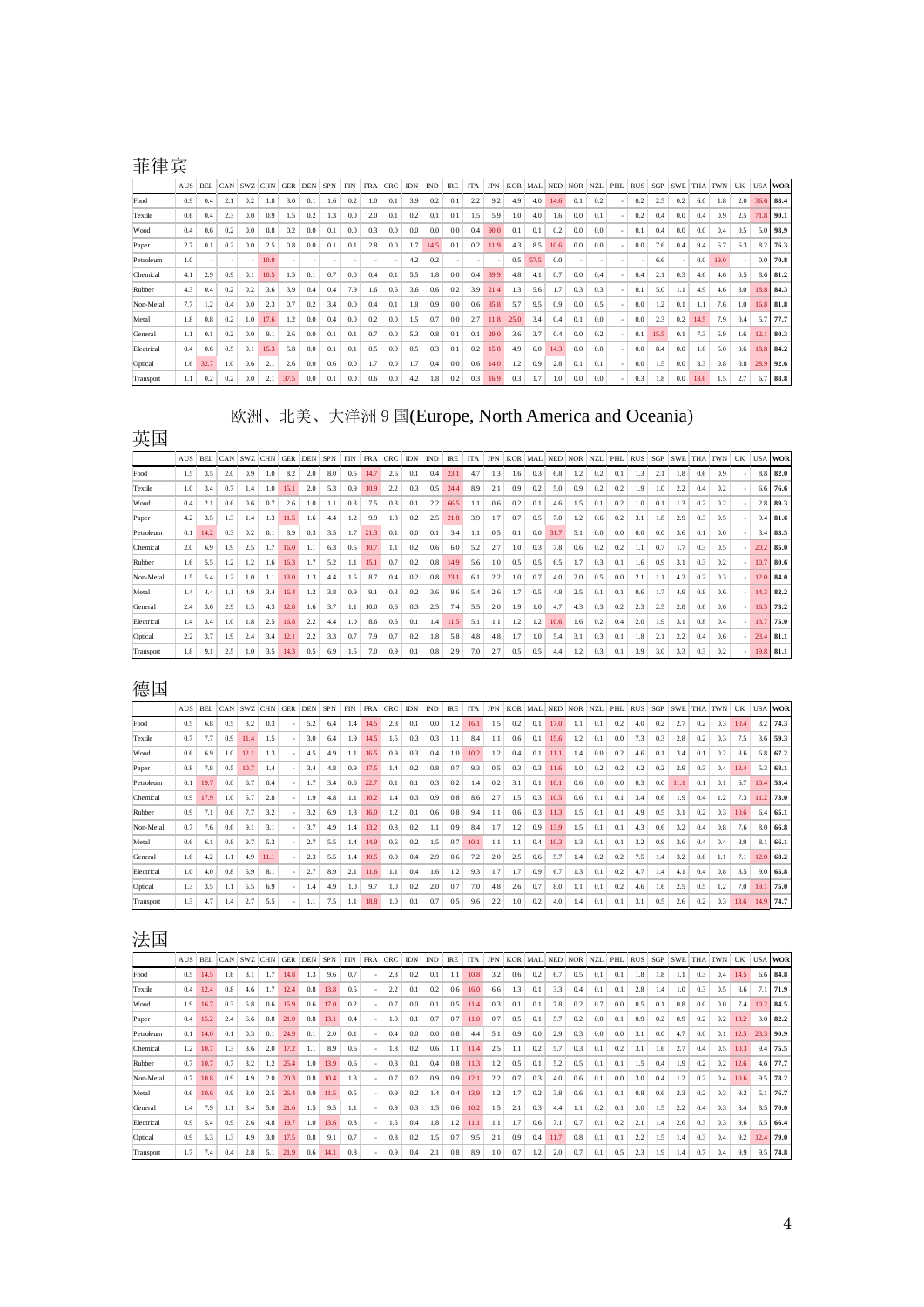## 意大利

|            | AUS | <b>BEL</b> | CAN | <b>SWZ</b> | <b>CHN</b> | <b>GER</b> | <b>DEN</b> | <b>SPN</b> | <b>FIN</b> | <b>FRA</b> | <b>GRC</b> | <b>IDN</b> | <b>IND</b> | <b>IRE</b> | <b>ITA</b> | <b>JPN</b> | <b>KOR</b> | MAL | <b>NED</b> | <b>NOR</b> | <b>NZL</b> | PHL | <b>RUS</b> | SGP | <b>SWE</b> | <b>THA</b> | <b>TWN</b> | UK   |      | <b>USA WOR</b> |
|------------|-----|------------|-----|------------|------------|------------|------------|------------|------------|------------|------------|------------|------------|------------|------------|------------|------------|-----|------------|------------|------------|-----|------------|-----|------------|------------|------------|------|------|----------------|
| Food       | 1.6 | 3.6        | 2.8 | 5.0        | 0.5        | 22.2       | 1.9        | 4.8        | 0.5        | 15.3       | 3.2        | 0.0        | 0.1        | 0.6        |            | 2.9        | 0.5        | 0.1 | 3.6        | 0.7        | 0.2        | 0.1 | 1.9        | 0.2 | 1.9        | 0.2        | 0.2        | 12.3 | 13.2 | 81.3           |
| Textile    | 0.5 | 3.3        | 1.1 | 9.5        | 2.6        | 14.5       | 1.1        | 9.0        | 0.4        | 15.7       | 3.6        | 0.1        | 0.5        | 0.4        |            | 4.9        | 1.8        | 0.1 | 3.8        | 0.6        | 0.1        | 0.1 | 7.6        | 0.3 | 0.9        | 0.2        | 0.5        | 7.6  | 9.2  | 68.7           |
| Wood       | 0.8 | 2.4        | 1.0 | 9.0        | 1.4        | 17.8       | 0.5        | 7.4        | 0.7        | 17.2       | 5.9        | 0.1        | 1.1        | 0.8        |            | 1.6        | 0.8        | 0.1 | 2.1        | 0.4        | $0$ .      | 0.1 | 8.7        | 0.2 | 0.9        | 0.3        | 0.4        | 8.8  | 9.6  | 67.8           |
| Paper      | 1.3 | 3.5        | 0.7 | 5.7        | 0.8        | 19.6       | 1.0        | 9.3        | 0.3        | 29.2       | 4.7        | 0.3        | 0.8        | 0.4        |            | 0.5        | 0.5        | 0.1 | 3.4        | 0.3        | 0.2        | 0.0 | 2.5        | 0.2 | 1.1        | 0.2        | 0.2        | 9.4  | 4.1  | 76.2           |
| Petroleum  | 0.0 | 5.7        | 0.5 | 9.4        | 1.5        | 20.6       | 0.1        | 20.6       | 0.0        | 29.3       | 2.0        | 0.0        | 1.0        | 0.1        |            | 0.0        | 1.0        | 0.0 | 4.2        | 0.0        | 0.0        | 0.0 | 0.1        | 0.0 | 0.9        | 0.0        | 0.1        | 1.3  | 1.2  | 39.9           |
| Chemical   | 1.0 | 10.2       | 0.9 | 9.8        | 2.4        | 18.3       | 0.7        | 8.4        | 0.5        | 12.7       | 3.6        | 0.2        | 1.1        | 1.1        |            | 3.1        | 1.5        | 0.3 | 5.2        | 0.2        | 0.1        | 0.1 | 2.0        | 0.5 | 1.0        | 0.4        | 0.6        | 6.5  | 7.5  | 75.0           |
| Rubber     | 1.1 | 4.8        | 0.7 | 4.3        | 1.4        | 23.9       | 1.0        | 12.0       | 0.9        | 22.1       | 3.2        | 0.1        | 0.6        | 0.6        |            | 0.5        | 0.4        | 0.1 | 4.4        | 0.5        | 0.1        | 0.0 | 2.2        | 0.3 | 2.2        | 0.3        | 0.2        | 7.9  | 4.1  | 71.6           |
| Non-Metal  | 1.5 | 4.0        | 2.4 | 5.3        | 0.9        | 16.9       | 1.2        | 6.1        | 0.6        | 20.8       | 4.1        | 0.2        | 0.7        | 0.7        |            | 0.9        | 1.1        | 0.1 | 2.8        | 0.7        | 0.2        | 0.1 | 4.1        | 0.5 | 1.6        | 0.2        | 0.4        | 6.3  | 15.5 | 71.3           |
| Metal      | 0.6 | 3.1        | 0.6 | 7.9        | 2.1        | 25.3       | 1.1        | 9.9        | 0.7        | 20.5       | 2.2        | 0.2        | 1.6        | 0.4        |            | 0.4        | 0.7        | 0.2 | 3.5        | 0.9        | 0.1        | 0.1 | 2.3        | 0.7 | 1.6        | 0.4        | 0.3        | 6.8  | 5.9  | 66.4           |
| General    | 2.0 | 3.1        | 1.3 | 3.3        | 6.5        | 16.4       | 1.2        | 8.4        | 1.1        | 14.8       | 2.4        | 0.6        | 2.9        | 0.6        |            | 0.9        | 1.4        | 0.6 | 3.1        | 1.1        | 0.3        | 0.2 | 6.3        | 1.0 | 2.1        | 0.8        | 0.5        | 7.5  | 9.7  | 61.1           |
| Electrical | 0.9 | 2.7        | 0.6 | 5.3        | 4.3        | 21.6       | 1.3        | 11.1       | 0.8        | 17.9       | 2.6        | 0.2        | 1.9        | 1.0        |            | 0.7        | 1.0        | 0.6 | 3.9        | 0.9        | 0.1        | 0.2 | 3.5        | 1.4 | 1.8        | 0.4        | 0.5        | 6.6  | 6.2  | 63.1           |
| Optical    | 1.8 | 2.3        | 1.2 | 7.1        | 3.7        | 14.5       | 0.6        | 9.8        | 0.5        | 14.4       | 2.9        | 0.2        | 1.7        | 0.3        |            | 2.6        | 1.7        | 0.4 | 4.0        | 0.6        | 0.1        | 0.2 | 3.0        | 1.0 | 1.3        | 0.6        | 0.5        | 7.3  | 15.8 | 71.3           |
| Transport  | 1.2 | 4.4        | 0.6 | 3.2        | 1.3        | 23.5       | 0.8        | 10.3       | 1.0        | 18.2       | 1.8        | 0.1        | 0.9        | 0.3        |            | 1.8        | 0.9        | 0.3 | 2.5        | 0.5        | 0.1        | 0.0 | 1.4        | 0.6 | 1.6        | 0.1        | 0.1        | 10.5 | 11.9 | 68.4           |

### 西班牙

|            | <b>AUS</b> | <b>BEL</b> | CAN | <b>SWZ</b> | <b>CHN</b> | <b>GER</b> | <b>DEN</b> | <b>SPN</b> | <b>FIN</b> | <b>FRA</b> | <b>GRC</b> | <b>IDN</b> | <b>IND</b> | <b>IRE</b> | <b>ITA</b> | <b>JPN</b> | <b>KOR</b> | MAL | <b>NED</b> | <b>NOR</b> | <b>NZL</b> | PHL | <b>RUS</b> | SGP | <b>SWE</b> | <b>THA</b> | <b>TWN</b> | UK   |     | <b>USA WOR</b> |
|------------|------------|------------|-----|------------|------------|------------|------------|------------|------------|------------|------------|------------|------------|------------|------------|------------|------------|-----|------------|------------|------------|-----|------------|-----|------------|------------|------------|------|-----|----------------|
| Food       | 0.9        | 3.4        | 0.8 | 1.8        | 0.8        | 10.7       | 1.3        |            | 0.5        | 27.9       | 2.1        | 0.0        | 0.1        | 0.6        | 20.5       | 1.9        | 0.7        | 0.1 | 4.4        | 0.6        | 0.1        | 0.3 | 3.0        | 0.2 | 1.2        | 0.3        | 0.2        | 9.6  | 6.2 | 69.4           |
| Textile    | 0.3        | 4.7        | 0.8 | 1.9        | 1.5        | 11.1       | 1.0        |            | 0.5        | 27.4       | 5.9        | 0.3        | 0.3        | 1.2        | 16.8       | 2.1        | 0.5        | 0.2 | 3.4        | 0.5        | 0.1        | 0.2 | 2.8        | 0.6 | 1.1        | 0.3        | 0.2        | 10.0 | 4.5 | 57.3           |
| Wood       | 0.6        | 2.3        | 0.8 | 0.9        | 0.7        | 9.1        | 0.4        |            | 0.3        | 35.4       | 2.4        | 0.0        | 0.4        | 1.3        | 11.6       | 0.6        | 0.6        | 0.0 | 3.5        | 0.5        | 0.1        | 0.0 | 2.5        | 0.0 | 0.4        | 0.0        | 0.2        | 14.2 |     | 58.7           |
| Paper      | 0.3        | 2.9        | 0.4 | 0.7        | 0.9        | 8.4        | 0.3        |            | 0.5        | 39.3       | 1.7        | 0.3        | 0.5        | 0.8        | 14.4       | 0.3        | 0.1        | 0.1 | 8.2        | 0.3        | 0.1        | 0.1 | 1.7        | 0.1 | 1.0        | 0.1        | 0.4        | 12.7 | 3.5 | 59.1           |
| Petroleum  | 0.0        | 7.5        | 0.0 | 0.0        | 0.3        | 21.4       | 0.0        |            | 4.1        | 53.5       | 0.2        | 0.1        | 0.4        | 0.3        | 0.8        | 0.0        |            | 0.0 | 1.7        | 0.6        |            | 0.0 | 0.1        | 0.0 | 4.9        | 0.1        | 0.0        | 2.0  | 2.0 | 62.8           |
| Chemical   | 1.5        | 4.5        | 1.1 | 6.5        | 2.8        | 15.7       | 1.1        |            | 0.3        | 16.7       | 2.2        | 0.3        | 1.1        | 0.7        | 14.7       | 2.4        | 0.8        | 0.3 | 7.3        | 0.2        | 0.1        | 0.1 | 1.0        | 0.5 | 0.8        | 0.4        | 0.7        | 8.6  | 7.4 | 72.2           |
| Rubber     | 1.3        | 5.9        | 0.7 | 1.2        | 1.2        | 20.2       | 0.6        |            | 0.4        | 32.4       | 1.5        | 0.1        | 0.3        | 0.7        | 11.1       | 0.7        | 0.2        | 0.1 | 4.4        | 0.4        | 0.1        | 0.4 | 1.4        | 0.3 | 1.9        | 0.3        | 0.1        | 9.1  | 3.2 | 67.6           |
| Non-Metal  | 0.9        | 4.0        | 0.7 | 1.0        | 0.7        | 11.2       | 0.6        |            | 0.5        | 32.9       | 3.4        | 0.1        | 0.6        | 2.2        | 8.6        | 0.5        | 1.2        | 0.2 | 2.8        | 0.4        | 0.1        | 0.2 | 5.1        | 0.3 | 0.8        | 0.2        | 0.3        | 11.7 | 8.9 | 59.7           |
| Metal      | 0.3        | 4.2        | 0.6 | 1.7        | 1.4        | 19.3       | 0.8        |            | 0.6        | 26.0       | 1.0        | 0.2        | 1.1        | 0.7        | 15.3       | 0.5        | 0.4        | 0.8 | 5.0        | 0.7        | 0.0        | 0.0 | 0.7        | 0.3 | 2.2        | 0.2        | 0.2        | 10.7 | 5.0 | 64.8           |
| General    | 1.3        | 2.6        | 0.7 | 1.5        | 4.8        | 17.8       | 1.5        |            | 1.1        | 21.2       | 1.9        | 0.3        | 2.8        | 0.8        | 10.1       | 0.5        | 0.7        | 0.4 | 3.5        | 0.9        | 0.1        | 0.1 | 3.9        | 0.6 | 2.5        | 0.7        | 0.3        | 8.1  |     | $9.4$ 56.8     |
| Electrical | 0.6        | 2.7        | 0.4 | 0.9        | 2.7        | 19.1       | 4.2        |            | 0.7        | 20.4       | 1.5        | 0.3        | 1.0        | 0.4        | 13.0       | 1.2        | 0.5        | 0.2 | 6.3        | 0.7        | 0.0        | 0.1 | 1.6        | 0.4 | 1.3        | 0.2        | 0.6        | 9.3  | 9.5 | 66.6           |
| Optical    | 0.6        | 13.2       | 0.4 | 3.5        | 5.2        | 17.8       | 0.5        |            | 0.6        | 19.0       | 0.8        | 0.1        | 1.1        | 0.4        | 10.7       | 1.4        | 1.5        | 0.2 | 4.1        | 0.5        | 0.1        | 0.2 | 1.0        | 0.4 | 1.8        | 0.3        | 0.3        | 7.9  | 6.6 | 61.2           |
| Transport  | $1.0-$     | 4.9        | 0.3 | 1.3        | 0.6        | 18.5       | 0.4        |            | 0.4        | 39.1       | 1.1        | 0.1        | 0.1        | 0.6        | 9.8        | 0.3        | 0.1        | 0.1 | 2.1        | 0.9        | 0.1        | 0.0 | 1.7        | 0.4 | 0.9        | 0.1        | 0.1        | 12.6 | 2.6 | 77.5           |

# 希腊

|            | <b>AUS</b> | <b>BEL</b> | CAN | <b>SWZ</b> | <b>CHN</b> | <b>GER</b> | <b>DEN</b> | <b>SPN</b> | <b>FIN</b> | <b>FRA</b> | <b>GRC</b> | <b>IDN</b> | <b>IND</b>               | <b>IRE</b> | <b>ITA</b> | <b>JPN</b> | <b>KOR</b> | <b>MAL</b> | <b>NED</b> | <b>NOR</b> | <b>NZL</b> | PHL                      | <b>RUS</b> | SGP | <b>SWE</b> | <b>THA</b> | <b>TWN</b> | UK   |      | <b>USA WOR</b> |
|------------|------------|------------|-----|------------|------------|------------|------------|------------|------------|------------|------------|------------|--------------------------|------------|------------|------------|------------|------------|------------|------------|------------|--------------------------|------------|-----|------------|------------|------------|------|------|----------------|
| Food       | 2.6        | 2.7        | 2.4 | 1.9        | 0.5        | 24.6       | 1.2        | 3.4        | 0.9        | 5.1        |            | 0.0        | 0.1                      | 0.2        | 23.7       | 0.6        | 0.1        | 0.0        | 4.8        | 0.3        | 0.1        | 0.1                      | 2.1        | 0.1 | 2.3        | 0.6        | 0.1        | 10.3 | 9.2  | 64.6           |
| Textile    | 0.2        | 1.5        | 0.5 | 1.9        | 0.4        | 29.0       | 1.1        | 3.4        | 0.5        | 8.6        |            | 0.0        | 0.3                      | 0.5        | 17.6       | 0.5        | 0.3        | 0.0        | 4.9        | 0.8        | 0.0        | 0.0                      | 13.4       | 0.1 | 1.7        | 0.0        | 0.1        | 8.2  | 4.3  | 55.4           |
| Wood       | 0.1        | 0.3        | 0.3 | 0.2        | 0.0        | 8.8        | 0.2        | 2.4        | 0.0        | 0.7        |            | 0.0        | 0.0                      | 0.0        | 36.8       | 0.0        | 0.0        |            | 40.3       |            | 0.0        | $\overline{a}$           | 0.6        |     | 1.2        |            |            | 1.4  | 6.5  | 30.0           |
| Paper      | 0.9        | 3.3        | 0.6 | 1.0        | 0.1        | 21.0       | 1.1        | 12.8       | 1.1        | 10.7       |            | 0.0        | 0.4                      | 0.2        | 22.1       | 0.2        | 0.4        | 0.0        | 4.3        | 0.0        | 0.1        | 0.0                      | 3.2        | 0.0 | 1.4        | 0.1        | 0.2        | 13.4 | 1.4  | 28.1           |
| Petroleum  | 0.1        | 1.9        | 0.1 |            | 0.0        | 43.8       | 0.1        | 0.5        | 0.0        | 9.3        |            |            | $\overline{\phantom{a}}$ | 3.8        | 13.5       |            |            |            | 6.1        |            |            | $\overline{\phantom{a}}$ |            | 0.2 | 0.1        |            |            | 3.7  | 16.7 | 6.8            |
| Chemical   | 0.4        | 1.5        | 1.1 | 1.5        | 0.3        | 34.1       | 5.2        | 4.2        | 0.4        | 8.2        |            | 0.1        | 0.3                      | 1.0        | 13.4       | 0.1        | 0.1        | 0.1        | 5.6        | 0.4        | 0.0        | 0.0                      | 3.0        | 0.5 | 2.4        | 0.2        | 0.1        | 14.2 | 1.7  | 53.8           |
| Rubber     | 4.3        | 9.8        | 0.5 | 0.7        | 0.1        | 16.4       | 1.4        | 5.0        | 0.3        | 12.4       |            | 0.1        | 1.3                      | 0.9        | 18.9       | 0.1        | 0.1        | 0.0        | 6.1        | 0.3        | 0.7        | 0.1                      | 3.8        | 0.1 | 0.8        | 0.0        | 0.1        | 10.8 | 4.8  | 49.5           |
| Non-Metal  | 0.5        | 2.1        | 1.0 | 0.6        | 0.3        | 4.3        | 0.2        | 8.9        | 0.6        | 11.8       |            | 0.2        | 1.3                      | 0.4        | 29.6       | 1.1        | 0.5        | 0.2        | 0.6        | 0.0        | 0.0        | 0.0                      | 2.2        | 4.7 | 0.3        | 0.0        | 0.0        | 11.3 | 17.0 | 40.3           |
| Metal      | 1.1        | 2.4        | 0.3 | 1.0        | 1.2        | 16.9       | 0.8        | 6.1        | 0.4        | 13.6       |            | 0.1        | 0.2                      | 0.4        | 29.8       | 0.1        | 0.1        | 0.0        | 3.2        | 0.1        | 0.1        | 0.0                      | 1.3        | 0.5 | 0.9        | 0.1        | 0.1        | 8.6  | 10.8 | 48.9           |
| General    | 1.1        | 4.2        | 0.4 | 0.8        | 0.9        | 20.3       | 0.5        | 15.5       | 0.1        | 5.5        |            | 0.6        | 2.3                      | 2.0        | 17.2       | 0.1        | 0.7        | 0.2        | 3.3        | 0.9        | 0.1        | 0.0                      | 7.7        | 0.7 | 2.1        | 0.1        | 0.1        | 8.9  | 3.5  | 38.4           |
| Electrical | 0.6        | 2.7        | 0.4 | 2.1        | 1.0        | 33.4       | 1.3        | 4.3        | 0.2        | 5.5        |            | 0.6        | 0.4                      | 0.3        | 15.2       | 0.0        | 0.4        | 0.5        | 6.7        | 0.4        | 0.0        | 0.2                      | 2.2        | 1.8 | 1.6        | 0.1        | 0.4        | 8.8  | 8.9  | 41.9           |
| Optical    | 0.4        | 2.6        | 0.5 | 13.8       | 1.5        | 24.1       | 0.8        | 2.8        | 2.7        | 3.7        |            | 0.0        | 1.1                      | 0.1        | 18.5       | 0.2        | 0.1        | 0.2        | 5.7        | 0.7        | 0.0        | 0.0                      | 0.6        | 0.3 | 7.6        | 0.0        | 0.0        | 2.9  | 9.1  | 57.6           |
| Transport  | 0.2        | 2.8        | 0.2 | 26.8       | 0.1        | 14.3       | 0.6        | 6.7        | 0.1        | 5.5        |            | 0.0        | 0.3                      | 5.2        | 4.4        | 0.1        | 0.3        | 0.0        | 2.6        | 1.3        | 0.0        | 0.0                      | 0.6        | 0.3 | 0.8        | 0.0        | 0.0        | 1.8  | 24.8 | 46.5           |

# 美国

|            | AUS | <b>BEL</b> | CAN  | SWZ CHN |      | <b>GER</b> | <b>DEN</b> | <b>SPN</b> | <b>FIN</b> | <b>FRA</b> | <b>GRC</b> | <b>IDN</b> | <b>IND</b> | <b>IRE</b> | <b>ITA</b> | <b>JPN</b> | <b>KOR</b> | MAL NED |      | <b>NOR</b> | <b>NZL</b> | PHL | <b>RUS</b> | SGP | <b>SWE</b> | <b>THA</b> | <b>TWN</b> | UK   | <b>USA</b> | <b>WOR</b> |
|------------|-----|------------|------|---------|------|------------|------------|------------|------------|------------|------------|------------|------------|------------|------------|------------|------------|---------|------|------------|------------|-----|------------|-----|------------|------------|------------|------|------------|------------|
| Food       | 2.2 | 0.7        | 37.0 | 0.2     | 7.5  | 2.0        | 0.4        | 0.7        | 0.1        | 1.0        | 0.2        | 5.ء        | 0.4        | 0.3        | 1.1        | 19.3       | 5.9        | 1.0     | 2.9  | 0.2        | 0.6        | 2.5 | 4.4        |     | 0.2        | 1.2        | 2.5        | 3.0  |            | 63.5       |
| Textile    | 2.6 | 3.8        | 44.7 | 0.6     | 9.6  | 4.1        | 0.4        | 0.7        | 0.4        | 1.4        | 0.4        | 0.6        | 0.9        | 0.4        | 3.1        | 8.0        | 3.9        | 0.4     | 2.0  | 0.2        | 0.5        | 0.3 | 0.6        | 1.1 | 0.4        | 1.5        | 1.3        | 5.9  |            | 44.4       |
| Wood       | 1.0 | 1.0        | 51.2 | 0.1     | 10.2 | 3.6        | 0.4        | 3.6        | 0.2        | 1.0        | 0.6        | 1.2        | 0.3        | 1.0        | 4.1        | 7.8        | 1.4        | 0.6     | 0.9  | 0.2        | 0.2        | 1.0 | 0.5        | 0.2 | 0.6        | 0.7        | 1.3        | 5.4  |            | 73.4       |
| Paper      | 2.6 | 1.6        | 46.0 | 0.5     | 8.5  | 4.4        | 0.1        | 1.4        | 0.1        | 2.1        | 0.2        | 0.6        | 1.4        | 0.2        | 4.0        | 7.4        | 2.9        | 0.8     | 2.8  | 0.1        | 0.4        | 0.9 | 0.2        | 1.1 | 0.5        | 0.7        | 1.9        | 6.5  |            | 68.4       |
| Petroleum  | 4.2 | 1.3        | 22.0 | 0.3     | 2.5  | 2.0        | 0.2        | 3.4        | 0.0        | 3.7        | 0.5        | 0.1        | 1.5        | 0.4        | 2.9        | 20.6       | 4.9        | 0.1     | 12.0 | 1.2        | 0.6        | 0.0 | 1.1        | 0.2 | 1.4        | 0.1        | 3.9        | 8.5  |            | 67.9       |
| Chemical   | 2.5 | 8.5        | 19.2 | 2.7     | 8.3  | 8.4        | 0.3        | 2.4        | 0.2        | 4.3        | 0.1        | 0.7        | 3.1        | 1.4        | 2.0        | 7.6        | 4.6        | 0.6     | 8.5  | 0.3        | 0.3        | 0.3 | 0.5        | 2.8 | 0.4        | 1.1        | 2.9        | 6.2  |            | 72.5       |
| Rubber     | 4.0 | 4.0        | 51.0 | 0.4     | 5.8  | 4.7        | 0.2        | 0.7        | 0.3        | 2.4        | 0.1        | 0.2        | 1.0        | 1.3        | 1.0        | 4.5        | 2.1        | 0.8     | 3.0  | 0.2        | 0.4        | 0.7 | 0.5        | 2.4 | 0.4        | 0.8        | 1.6        | 5.3  |            | 60.5       |
| Non-Metal  | 2.3 | 1.9        | 42.8 | 0.3     | 6.7  | 9.8        | 0.4        | 1.2        | 0.2        | 3.1        | 0.1        | 0.2        | 1.2        | 0.5        | 2.0        | 6.9        | 3.7        | 1.3     | 2.1  | 0.2        | 0.3        | 0.4 | 0.5        | 1.8 | 0.4        | 0.5        | 5.1        | 4.2  |            | 75.9       |
| Metal      | 2.1 |            | 36.1 | 13.5    | 5.8  | 3.5        | 0.2        | 0.7        | 0.1        | 2.2        | 0.0        | 0.3        | 2.4        | 0.5        | 1.3        | 3.8        | 2.1        | 0.6     | 1.0  | 0.3        | 0.1        | 0.3 | 0.4        | 1.6 | 0.5        | 0.6        | 1.3        | 16.8 |            | 71.8       |
| General    | 5.1 | 3.5        | 29.3 | 0.6     | 8.5  | 5.5        | 0.4        | 1.1        | 0.3        | 3.3        | 0.2        | 0.7        | 2.2        | 0.5        | 2.1        | 5.5        | 5.6        | 1.1     | 2.6  | 0.9        | 0.4        | 0.5 | 2.4        | 5.0 | 0.8        | 1.0        | 4.6        | 6.4  |            | 63.9       |
| Electrical | 2.9 | 1.5        | 25.  | 0.7     | 8.1  | 7.1        | 0.5        | 1.2        | 0.4        | 3.5        | 0.2        | 0.4        | 1.8        | 2.1        | 1.6        | 6.4        | 6.8        | 3.2     | 4.1  | 0.5        | 0.3        | 2.7 | 0.9        | 6.0 | 0.6        | 2.5        | 2.6        | 6.2  |            | 59.9       |
| Optical    | 3.4 | 4.5        | 12.8 | 2.5     | 7.5  | 10.0       | 0.9        | 1.4        | 0.4        | 4.9        | 0.3        | 0.2        | 1.8        | 2.5        | 2.4        | 12.2       | 5.0        | 1.1     | 8.7  | 0.7        | 0.3        | 0.6 | 0.7        | 3.4 | 1.6        | 0.9        | 3.3        | 6.1  |            | 77.7       |
| Transport  | 3.1 | 1.5        | 46.5 | 0.5     | 5.3  | 9.7        | 0.3        | 0.9        | 0.7        | 3.8        | 1.1        | 0.4        | 2.3        | 1.2        | 1.2        | 6.0        | 2.5        | 0.3     | 1.7  | 0.4        | 0.4        | 0.1 | 0.9        | 2.3 | 0.5        | 0.3        | 1.1        | 5.0  |            | 68.3       |